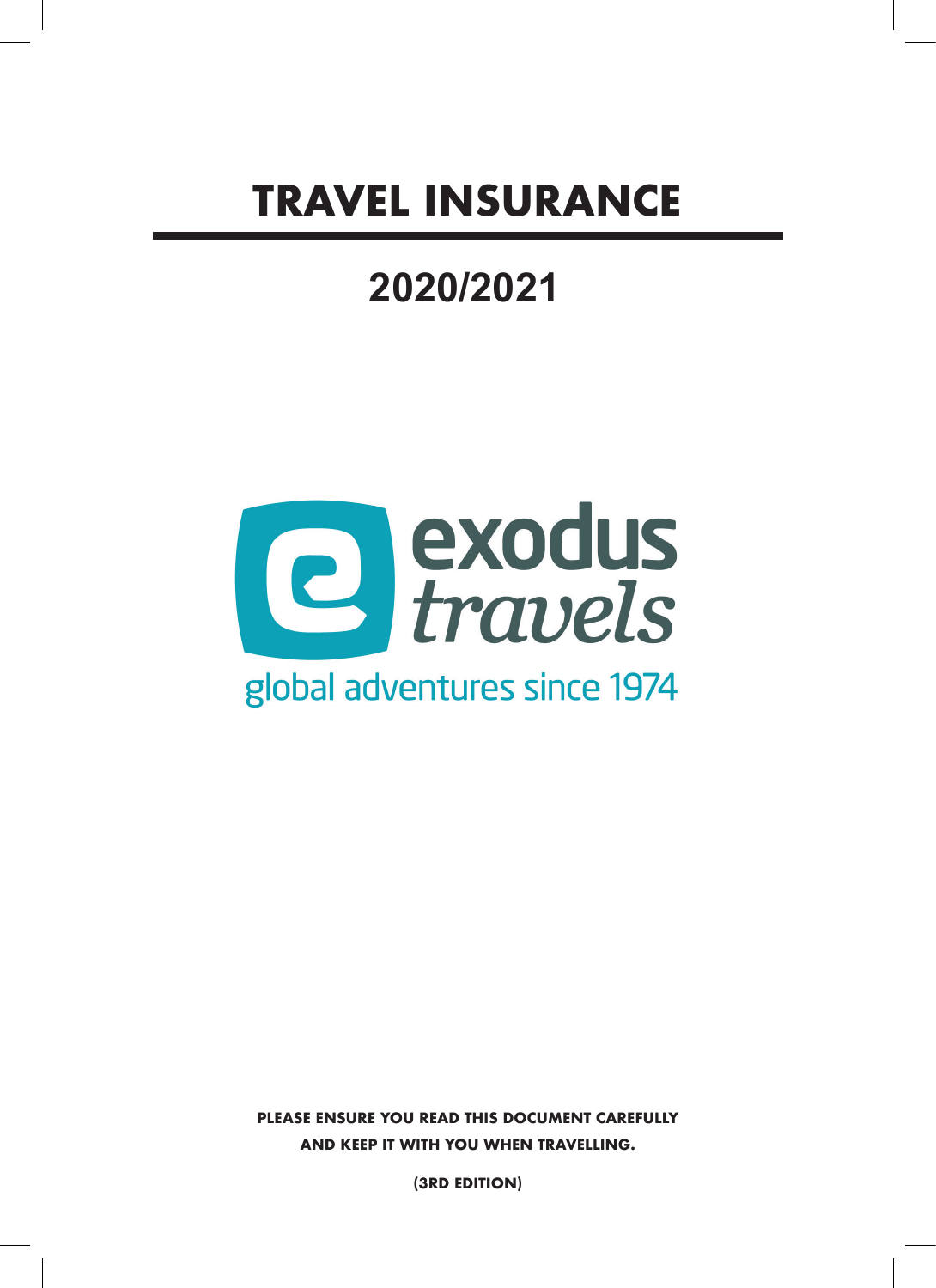# **Contents**

|                                                  | Page number |
|--------------------------------------------------|-------------|
| Initial disclosure document                      | ı           |
| Demands and needs                                | ı           |
| Policy document                                  | 2-26        |
| Introduction                                     | 2           |
| Definition of words                              | $2-3$       |
| Schedule of cover                                | 4           |
| General enquires                                 | 5           |
| 24 hour medical emergency assistance service     | 5           |
| Making a claim                                   | 5           |
| Health declaration and health exclusions         | 6           |
| How to disclose pre-existing medical conditions  | 6           |
| Change in health for annual multi-trip customers | 7           |
| Change in health for single trip customers       | 7           |
| Non travelling relatives                         | 7           |
| Pregnancy                                        | 7           |
| Making a complaint                               | 8           |
| Period of insurance                              | 8-9         |
| Important information                            | 9           |
| Data protection                                  | 10          |
| Cooling off period                               | $  \  $     |
| Reciprocal health care                           | $  \  $     |
| Claim conditions                                 | 12          |
| General exclusions                               | $13-14$     |
| Section A - Emergency medical expenses           | $15 - 16$   |
| Section B - Personal liability                   | $16-17$     |
| Section C - Personal accident                    | 17          |
| Section D - Cancellation or curtailment          | $18-19$     |
| Section E - Travel delay                         | 19-20       |
| Section F - Personal effects                     | 20-21       |
| Section G - Legal expenses                       | 22-23       |
| Section H - Winter sports                        | 23-24       |
| Geographical areas                               | 24          |
| Worldwide annual multi-trip                      | 24          |
| Sporting and adventurous activities              | 25          |
| Claims checklist                                 | 26          |
| Important contact details                        | 26          |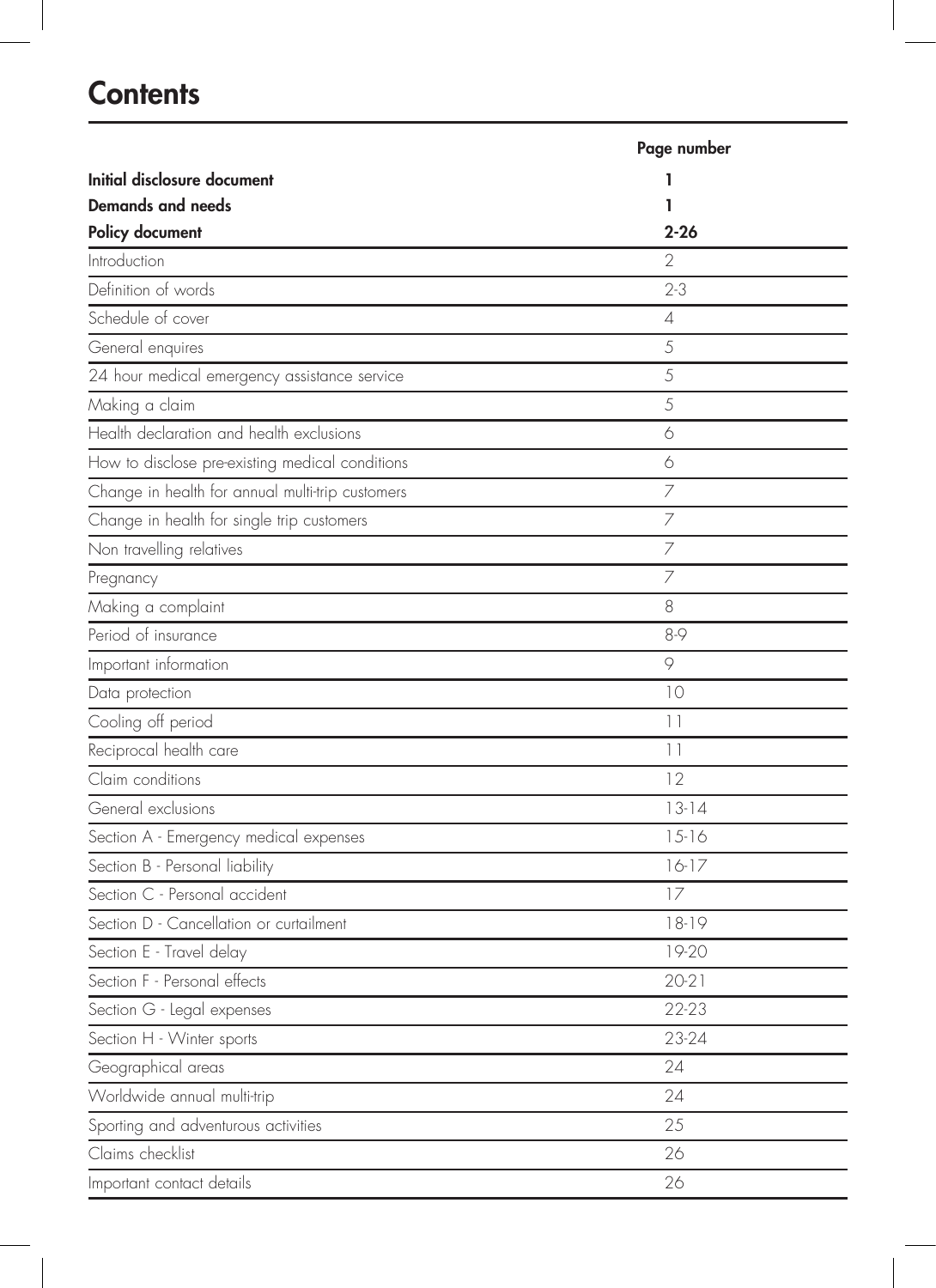# Initial disclosure document

#### The Financial Conduct Authority

The Financial Conduct Authority (FCA) is an independent watchdog that regulates financial services. It requires us to give you this document. Please use the information below to confirm that the service we are offering is right for you.

#### Who regulates us?

Exodus Travels Ltd, (Registered No 490039) DST House, St Mark's Hill, Surbiton, Surrey KT6 4BH is an Appointed Representative of Campbell Irvine Ltd (registration No.306242) who is authorised and regulated by the Financial Conduct Authority. You may check this on the Financial Services register www.fca.org.uk or by contacting them on Tel: UK +44 (0)800 111 6768.

#### Which service will we provide you with?

We do not recommend products after assessing your needs for Travel Insurance. We will ask you questions to determine that the product we are offering is applicable to your circumstances. You can then choose whether you wish to proceed with this product.

#### What will you have to pay us for our services?

We do not charge for arranging this insurance for you, you only pay us the premium for your policy. We are paid for our services to you by the insurer AWP P&C SA. This payment is a mixture of commission and other fees based on our costs for supplying you with this policy.

We may charge an administration fee to cover any amendments to your travel insurance policy after it has been issued. Details will be provided to you at the time.

#### Are you covered by Financial Services Compensation Scheme (FSCS)?

In the unlikely event the seller of this insurance is unable to meet their liabilities, you may be entitled to compensation under the Financial Services Compensation Scheme. You can contact them by writing to: Financial Services Compensation Scheme, 10th Floor, Beaufort House, 15 St Botolph Street, London, EC3A 7QU. Phoning: UK +44 (0)800 678 1100 or UK +44 (0)20 7741 4100. Visiting: www.fscs.org.uk

#### Settlement terms

We will be responsible for collecting payment for all premiums and any alterations as soon as practicable but prior to inception of your policy. All premiums paid to us will be held as Agent of the insurer in our non Statutory Trust Bank Account. All premiums are protected under Risk Transfer agreement with the insurers. You will be responsible for paying promptly all of our payment requests for premiums, to enable us to make the necessary payments to insurers. We accept payment by cash, cheque, selected credit/ debit cards and bank transfer.

#### Your policy

Should you mislay your policy a replacement will be issued upon written request.

#### Governing law and language

The law of England and Wales allows the parties to choose the law applicable to the contract. You agree that;

- 1 This policy will be governed and interpreted in accordance with the law of England and Wales and the English courts will have exclusive jurisdiction in any dispute; and
- 2 Communication of and in connection with this policy shall be in the English language.

#### If the insurer has to cancel your policy

If the insurer no longer wishes to offer this policy and needs to cancel, we will write to you at the current address we have. The policy will then be cancelled 30 days after the date of our letter. If the policy is cancelled, we will refund any premium you paid in respect of the cancelled period, provided you have not made a claim under the policy during that period of Insurance.

#### Other taxes or costs

Other taxes or costs may exist which are not imposed or charged by us.

#### What to do if you have a complaint

Please see the complaints procedure detailed in the policy.

### Demands and needs

This travel insurance policy will suit the demands and needs of an individual, or group (where applicable) who have no excluded pre-existing medical conditions, are travelling to countries included within the policy terms and who wish to insure themselves against the unforeseen circumstances/events detailed in this policy. Subject to terms and conditions and maximum sums insured.

#### Important

This policy will have been sold to you on a nonadvised basis and it is therefore important for you to read this policy (paying particular attention to the terms and conditions and exclusions) and ensure that your chosen policy meets all of your requirements. If upon reading this policy you find it does not meet all of your requirements, please refer to the relevant cooling off/policy cancellation section.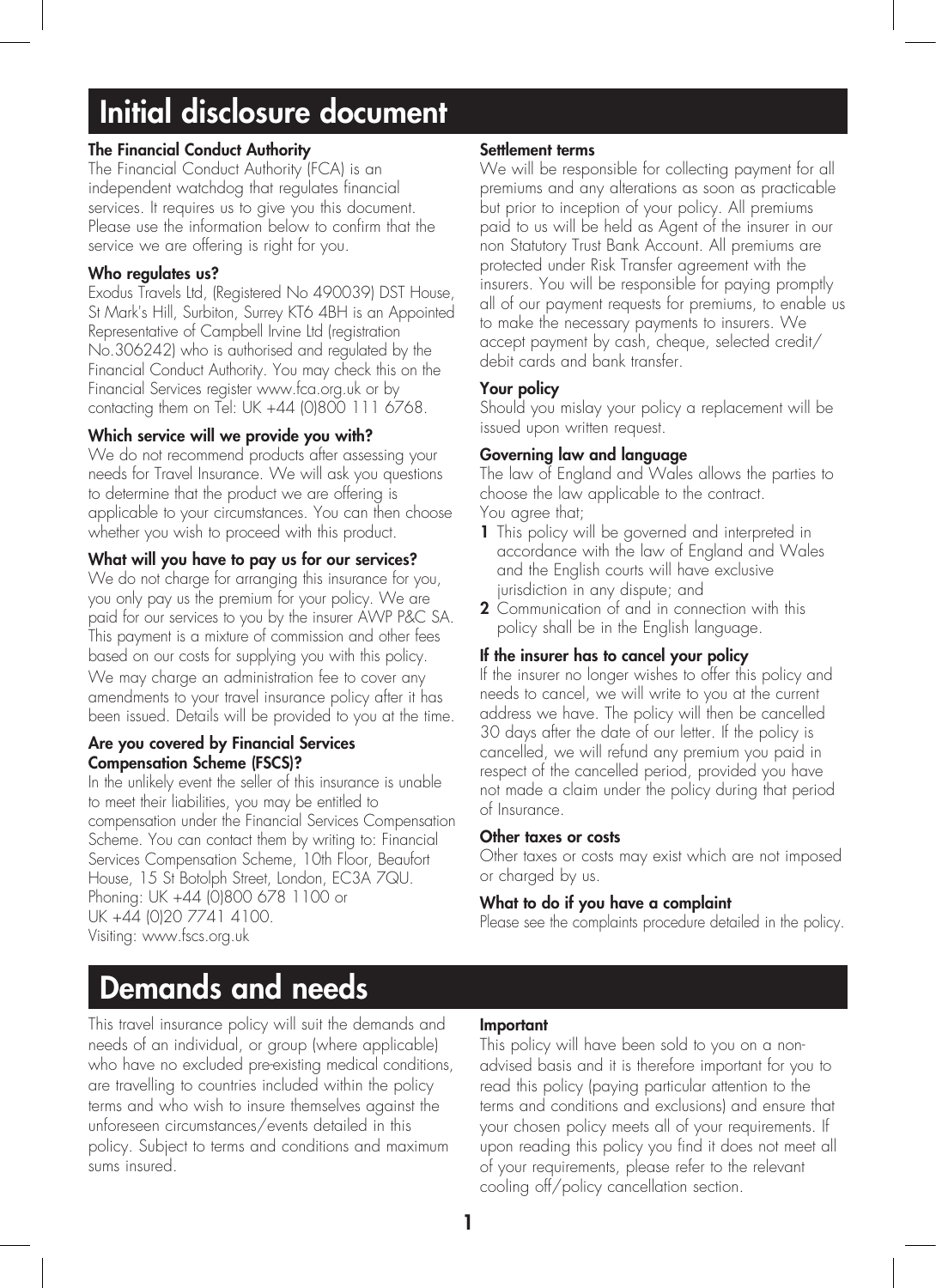## Introduction **Policy**

This policy, booking invoice or validation certificate (as applicable) and any endorsements set out the terms of the one contract between the *insured person(s)* and the **insurer** and which sections of cover are operative.

Please read all of these documents to make sure they provide the cover required.

If they are not correct, or do not meet your demands and needs, please immediately return them within the 21 day cooling off period.

You must take reasonable care not to make any misrepresentations and to provide complete and accurate answers to the questions we ask when you take out or make changes to your policy. If you fail to do so, your policy may be void, or it may be cancelled, or your claim may be rejected or not fully paid.

This policy is underwritten by AWP P&C SA and administered in the UK by Allianz Assistance, a trading name of AWP Assistance UK Ltd, Registered in England No 1710361, Registered Office PO Box 74005, 60 Gracechurch Street, London, EC3P 3DS.

AWP Assistance UK Ltd is authorised and regulated by the Financial Conduct Authority.

AWP P&C SA is duly authorised in France and the United Kingdom and subject to limited regulation by the Prudential Regulation Authority and the Financial Conduct Authority.

# Definition of words

Any word or expression to which a specific meaning has been attached will bear the same meaning throughout this policy. For ease of reading the definitions are highlighted by the use of bold print.

#### Baggage

Luggage, clothing, personal effects, **valuables** and other articles (but excluding personal money, tickets or documents of any kind) which belong to you (or for which you are legally responsible) which are worn, used or carried by **you** during any insured trip.

#### Close relative

Mother, father, sister, brother, wife, husband, partner (including common law and civil partnerships), son, daughter (including fostered/adopted), grandparent, grandchild, parent in-law, son in-law, daughter in-law, brother in-law, sister in-law, step parent, step child, step sister, step brother or legal guardian.

#### Dependent business partner

A person who works for the same employer as you and whose absence from work necessitates your presence.

#### Diagnostic tests

All laboratory and imaging (invasive and non-invasive) tests ordered by the treating **doctor** to help diagnose or rule out a suspected illness or condition including PET scans, CT scans, MRIs, EKGs, EMGs, X-rays, echocardiograms, cardiac nuclear studies or cardiovascular procedures such as coronary angiograms plus blood, urine or histopathological tests.

#### Doctor

A registered practising member of the medical profession who is not related to you or any person with whom **you** are travelling.

#### Epidemic

A contagious disease recognised by the World Health Organization (WHO) or an official government authority in your home country or your trip destination.

#### Home country

The country that **you** normally reside in.

#### Insured person, you, your

Any person named on the booking invoice or validation certificate (as applicable).

#### Insurer

AWP P&C SA.

#### Medical condition

Any disease, illness or injury.

#### Pandemic

An **epidemic** that is recognised as a pandemic by the World Health Organization (WHO) or an official government authority in your home country or your trip destination.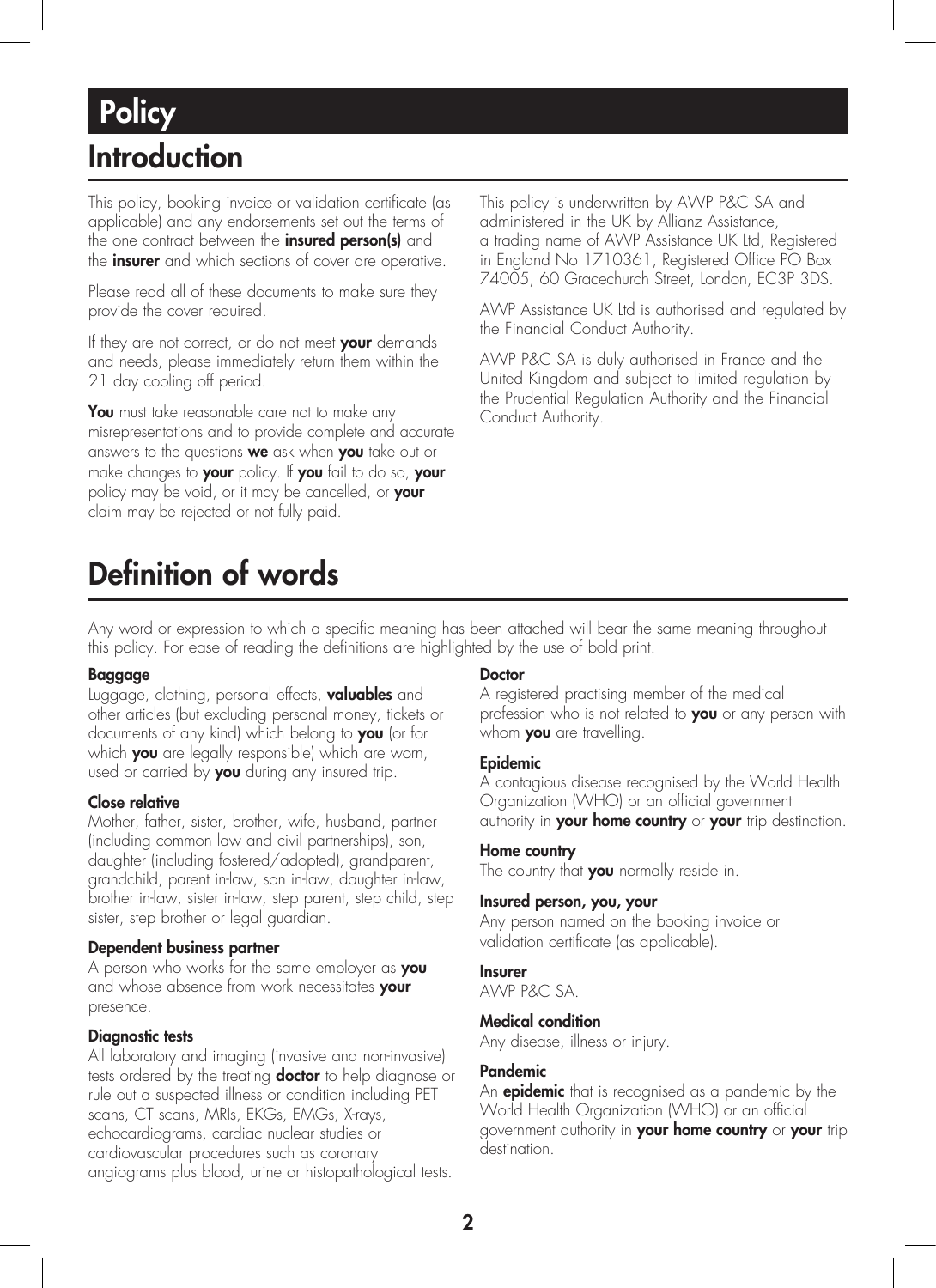#### Policy excess

The first part of the claim that you will be responsible for paying. When applicable, this amount applies to each claim, per section, for each separate incident per insured person.

#### Pre-existing medical condition

- a Any respiratory condition (relating to the lungs or breathing), heart condition, stroke, Crohn's disease, epilepsy, allergy, cancer, psychiatric or psychological condition (including anxiety, stress and depression) for which you have received treatment (including surgery, tests or investigations by your doctor or a consultant/specialist or prescribed medication) in the last five years.
- **b** Any **medical condition** for which you have received surgery, in-patient treatment or investigations in a hospital or clinic within the last 12 months, or are prescribed medication.

#### **Quarantine**

Mandatory confinement, intended to stop the spread of a contagious disease, to which you or a travelling companion have been exposed.

#### Strike or industrial action

Any form of industrial action taken by workers which is carried on with the intention of preventing, restricting or otherwise interfering with the production of goods or the provision of services.

#### Terrorism (including cyber terrorism)

An act, or acts, of any person, or group of persons, committed for political, religious, ideological or similar purposes with the intention to influence any government and/or to put the public, or any section of the public, in fear, including but not limited to, the actual use of force or violence and/or the threat of such use. Furthermore, the perpetrators of a terrorist activity can either be acting alone, or on behalf of, or in connection with any organisation or government.

#### Travelling companion

A person you have arranged to travel with on your journey and without whom it would be unreasonable to expect you to continue your trip.

#### Unattended

When **you** are not in full view of and not in a position to prevent unauthorised interference with your property.

#### Utilisation of nuclear, chemical or biological weapons of mass destruction

The use of any explosive nuclear weapon or device; or the emission, discharge, dispersal, release or escape of: fissile material emitting a level of radioactivity, or any pathogenic (disease producing) micro-organism(s) and/or biologically produced toxin(s) (including genetically modified organisms and chemically synthesised toxins), or any solid, liquid or gaseous chemical compound which, when suitably distributed, is capable of causing incapacitating disablement or death amongst people or animals.

#### Valuables

Audio, visual, video, photographic, computer, laptops, iPad and/or android tablet or similar device, and portable navigation equipment, ipods, ipod touch and/or accessories, ebook readers, jewellery, furs, gold and silver items, watches, binoculars, musical instruments, electronic games and sports equipment.

#### Volunteering

You taking part in community or wildlife based conservation/project work when arranged by a professional organisation. This includes caring and teaching; and may also include supervised building/ renovation projects if the activity does not form part of your usual occupation or involve the use of plant/ trade/industrial machinery, or non domestic power tools.

#### We, our, us

Allianz Assistance, which administers the insurance on behalf of the *insurer*.

#### Winter sports equipment

Skis (including bindings), ski boots, ski poles and snowboards.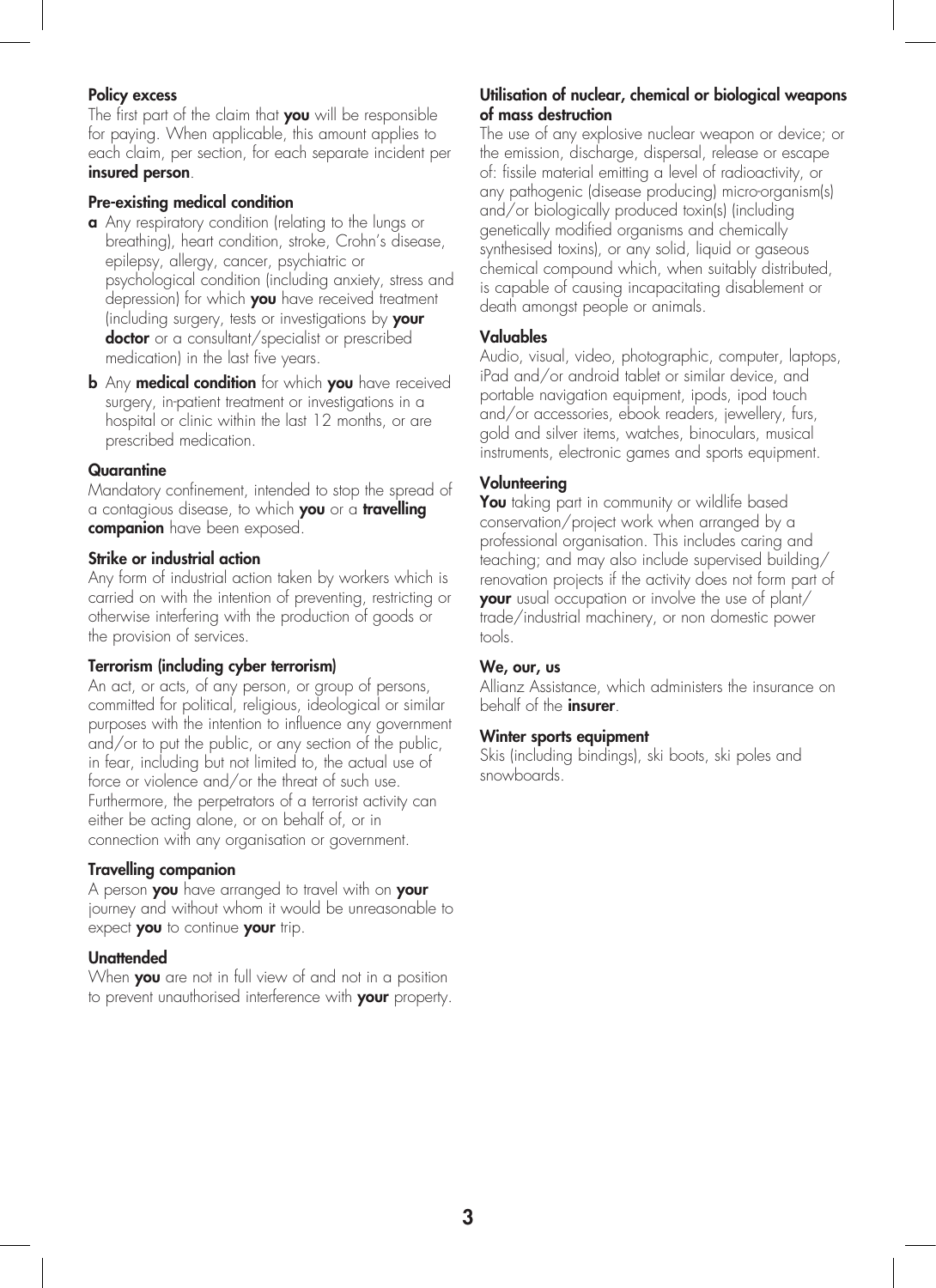# Schedule of cover

| Section/Cover                                                                                                                            | Cover limits (up to)                                                                                   | <b>Excess</b>                          |
|------------------------------------------------------------------------------------------------------------------------------------------|--------------------------------------------------------------------------------------------------------|----------------------------------------|
| A Emergency medical expenses<br>Diagnostic tests<br>In-patient benefit<br>Criminal injuries<br>Additional mountain rescue (risk to life) | £10 million<br>£10,000<br>£20/day max. £200<br>£100/day max. £5,000<br>£2,000                          | $001.3*$<br>£100<br>Nil<br>Nil<br>£100 |
| <b>B</b> Personal liability                                                                                                              | £2 million                                                                                             | £250                                   |
| <b>C</b> Personal accident                                                                                                               | £25,000                                                                                                | Nil                                    |
| <b>D</b> Cancellation or curtailment                                                                                                     | £5,000                                                                                                 | £100                                   |
| E Travel delay<br>Delayed departure or arrival<br>Abandonment<br>Hijack of aircraft<br>Missed departure<br>Delayed tour expenses         | $$25 / 8$ hr delay, max. $$100$<br>£2,000 after 8 hrs delay<br>£100 / day, max. £3,000<br>£300<br>£150 | Nil<br>Nil<br>Nil<br>Nil<br>Nil        |
| <b>F</b> Personal effects<br>Baggage<br>Personal money<br>Tickets<br>Passport and visas<br>Delayed baggage                               | £2.000<br>£500<br>COO, 13<br>£250<br>£100 after 8 hour delay                                           | £100<br>£100<br>£100<br>£100<br>Nil    |
| <b>G</b> Legal expenses                                                                                                                  | £50,000                                                                                                | £250                                   |
| H Winter sports<br>Winter sports equipment<br>Winter sports equipment hire<br>Ski pack<br>Piste closure<br>Avalanche closure             | £350<br>£200<br>£300<br>£20 / day, max. £200<br>£150                                                   | £100<br>£100<br>£100<br>Nil<br>£100    |

### **Notes**

### Inner limits

This is only a summary of the sums insured and **policy excess**. Please refer to the individual sections of cover of this policy for full details.

### \*Helicopter mountain medical rescue in Nepal

If you require helicopter mountain medical rescue in Nepal, all costs will need to be pre-authorised by the insurer's medical emergency assistance service and the policy excess will be increased to £500.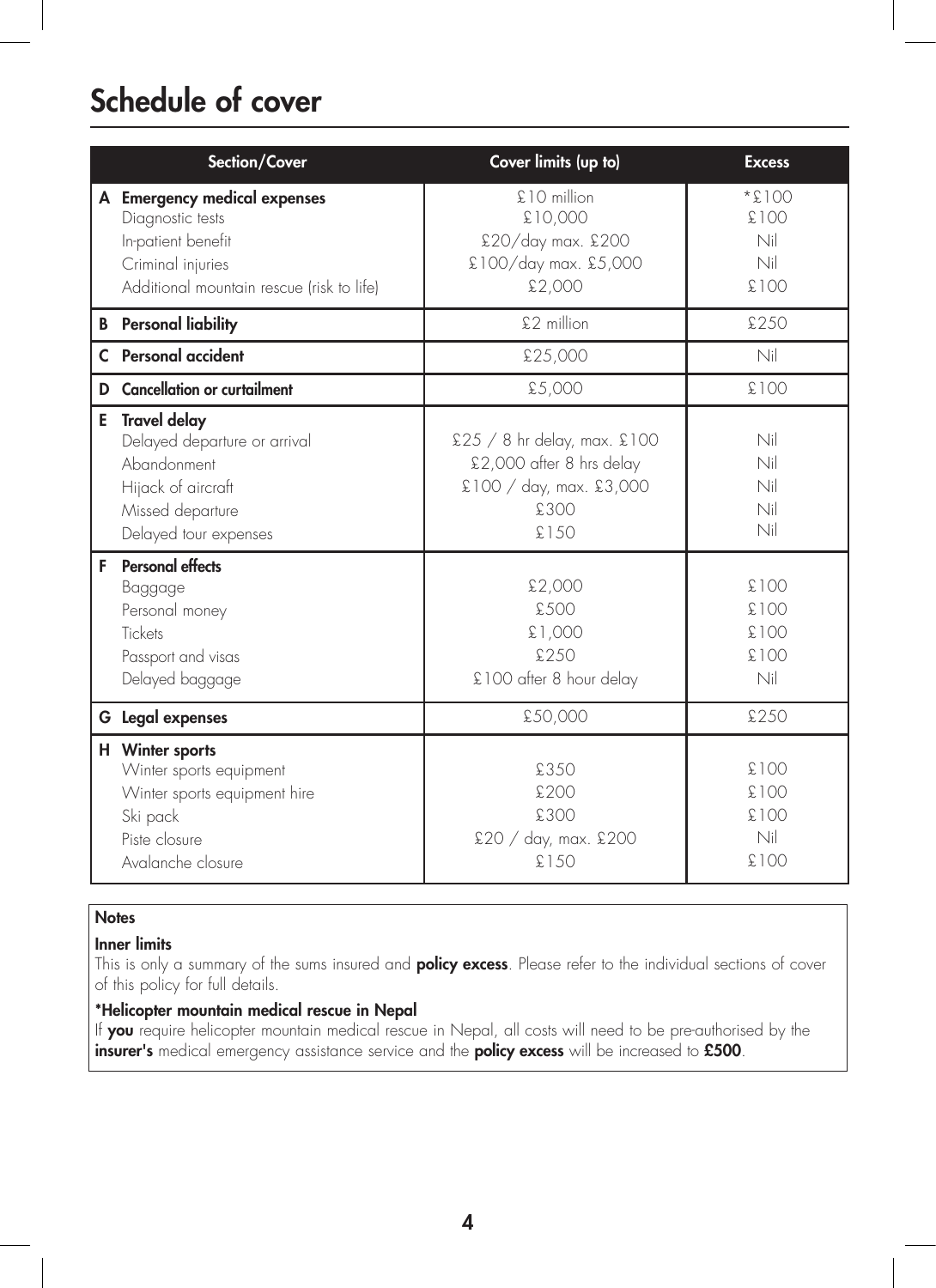# General enquiries

If you have any general queries concerning this Insurance, or if there is anything you do not understand, please contact the Insurance Brokers who arrange the scheme:

Write to: Campbell Irvine Limited, 52 Earls Court Road, Kensington, London W8 6EJ. Phone: UK +44 (0) 20 7938 1734.

# 24-hour medical emergency assistance service

Please tell us immediately about any serious illness or accident abroad where you have to go into hospital or you may have to return home early or extend your stay because of any illness or injury. If you are unable to do this because the condition is life, limb, sight or organ threatening, you should contact us as soon as you can. You must also tell us if your medical expenses are over £500. If you are claiming for a minor illness or accident you should, where possible, pay the costs and reclaim the money from us when you return. You can call 24 hours a day 365 days a year or email.

### Phone: UK +44 (0)20 8603 9485 Fax: UK +44 (0)20 8603 0204 Email: medical@allianz-assistance.co.uk Quote ref: Exodus Travels 7287TVL 07/20

Please give us your age and your insurance booking or validation certificate number. Say that you are insured with Exodus Travels 7287TVL 07/20. Below are some of the ways the 24-hour medical emergency assistance service can help.

### Confirmation of payment

We will contact hospitals or doctors abroad and guarantee to pay their fees, providing you have a valid claim. We may require written consent to contact **your doctor** to obtain details of any past medical history specifically relating to **your** claim.

#### Repatriation

If our medical advisers think it would be in your medical interests to bring you back to your home or to a hospital or nursing home in your home country, you will normally be transferred by regular airline or road ambulance. Where medically necessary in very serious or urgent cases, we will use an air ambulance. We will consult the treating **doctor** and **our** medical advisers first. If you need to go home early, the treating **doctor** must provide a certificate confirming that **you** are fit to travel. Without this the airline can refuse to carry any sick or injured person.

You can contact us at any time, day or night. You will be answered by one of our experienced assistance co-ordinators who you should give all relevant information to. Please make sure you have details of your policy before **you** phone.

#### **Note**

Failure to contact the medical emergency assistance service to obtain **our** authorisation may result in **your** claim being reduced or declined.

# Making a claim

### For claims under Sections A-F and H

To submit a claim online please go to: www.submitaclaim.co.uk/exodus Alternatively **you** can download a claim form at: **www.csal.co.uk or you can** Write to: Claims Settlement Agencies 308-314 London Road, Hadleigh, Essex SS7 2DD Phone: UK +44 (0)1702 553 443 Email: info@csal.co.uk

#### For claims under Section G

You can call our 24-hour legal helpline for advice on a travel related legal problem to do with your trip. Phone: UK +44 (0) 20 8603 9804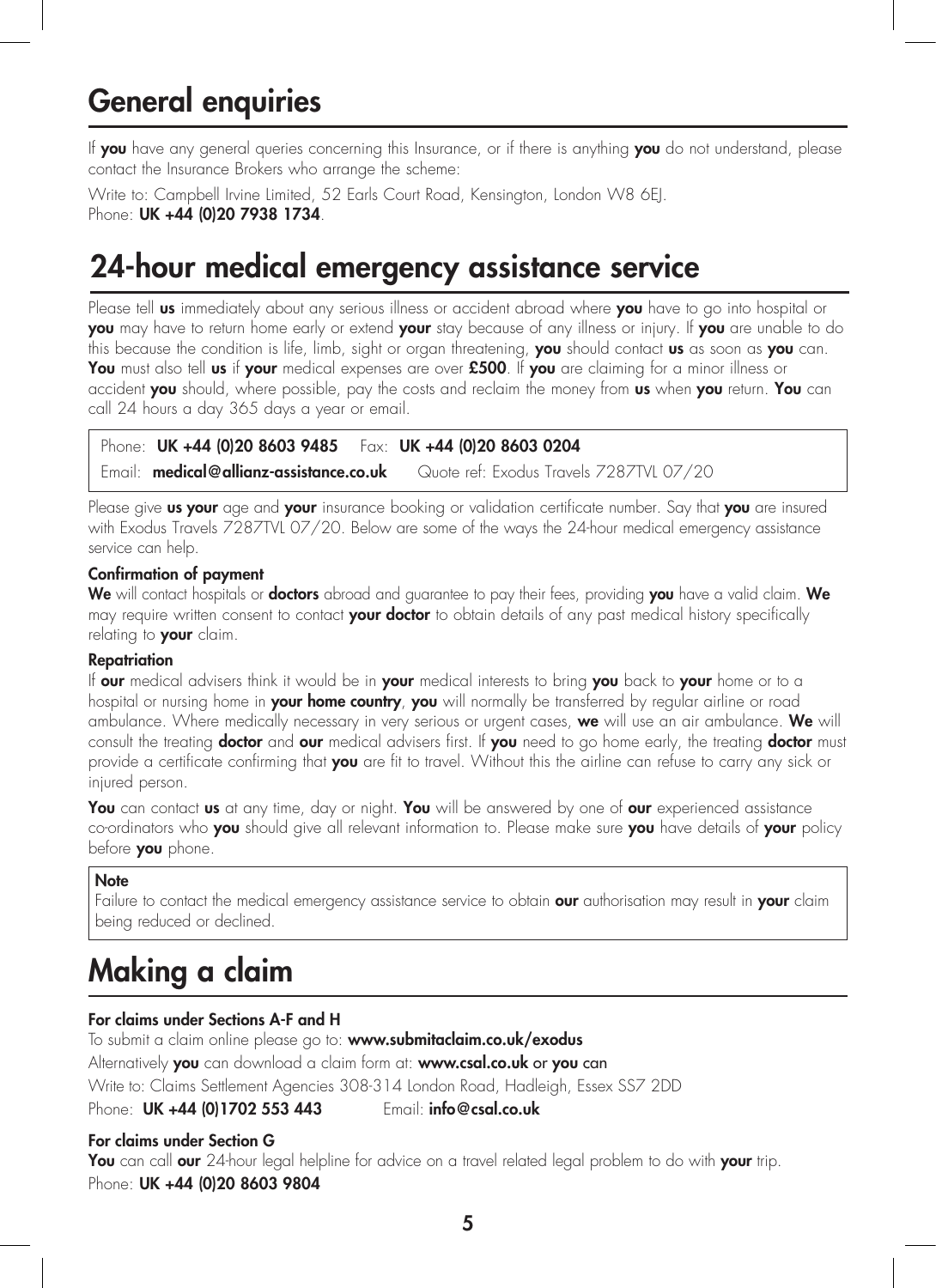#### THIS IS NOT PRIVATE MEDICAL INSURANCE.

A note to all *insured persons, doctors* and hospitals. This is not a private medical insurance. If any medical treatment is needed, you must tell us immediately or we may not guarantee medical expenses. If you need any medical treatment, you must allow the medical emergency assistance service to see all of your medical records and information.

### Health declaration and health exclusions

#### Important declaration

Anyone named under this policy should have read this Important declaration and understood the terms, conditions and exclusions relating to the health of you and anyone else upon whom your trip depends.

This policy contains health restrictions that apply to your cover under certain sections of this policy. This policy can only provide cover in respect of an accident or illness which is sudden, unforeseen and beyond **your** reasonable control.

Cover is excluded for any defined **pre-existing** medical condition. If in doubt please contact our medical screening service, in confidence on: UK +44 (0)1702 427 237 or, online at www.policyscreening.com/exodus

#### Definition of a Pre-existing medical condition:

- a Any respiratory condition (relating to the lungs or breathing), heart condition, stroke, Crohn's disease, epilepsy, allergy, cancer, psychiatric or psychological condition (including anxiety, stress and depression for which you have received treatment (including surgery, tests or investigations by your **doctor** or a consultant/specialist or prescribed medication) in the last five years.
- **b** Any **medical condition** for which you have received surgery, in-patient treatment or investigations in a hospital or clinic within the last 12 months, or are prescribed medication.

### How to disclose pre-existing medical conditions

#### Medical screening

The medical screening service is optional for those persons wishing to establish if additional cover may be offered to include **pre-existing medical conditions**. You will be asked for your personal and travel details. Please have your insurance policy number to hand if known.

You will be advised whether the pre-existing medical **condition** may be covered, an optional additional premium may be quoted and whether any amendments will be made to the policy terms and conditions. If terms can be provided for the condition and **you** elect to take up the offer of the additional cover, you will be given a medical screening reference number and a letter will be sent to you upon receipt of payment. Any additional premiums must be paid directly to the medical screening service and not the company you are arranging your travel insurance with.

- If you do not:
- declare full details about your pre-existing medical condition to the medical screening service; or
- accept the special terms applied to **your** policy by the medical screening service

you will not be covered for any claims arising from:

- **these pre-existing medical conditions;** or
- any **medical conditions** linked to these **pre-existing** medical conditions.

There is no cancellation or curtailment cover for a pre-existing medical condition of persons not necessarily travelling but upon whom travel depends, such as a **close relative**, unless you are able to agree to the 'Non travelling relatives' section of this policy.

You should also refer to the 'General exclusions' of this policy.

If you fail to declare a medical condition and the policy would have still been issued to you but for an additional premium, the *insurer* may decide to make a proportionate settlement in line with the premium you have paid.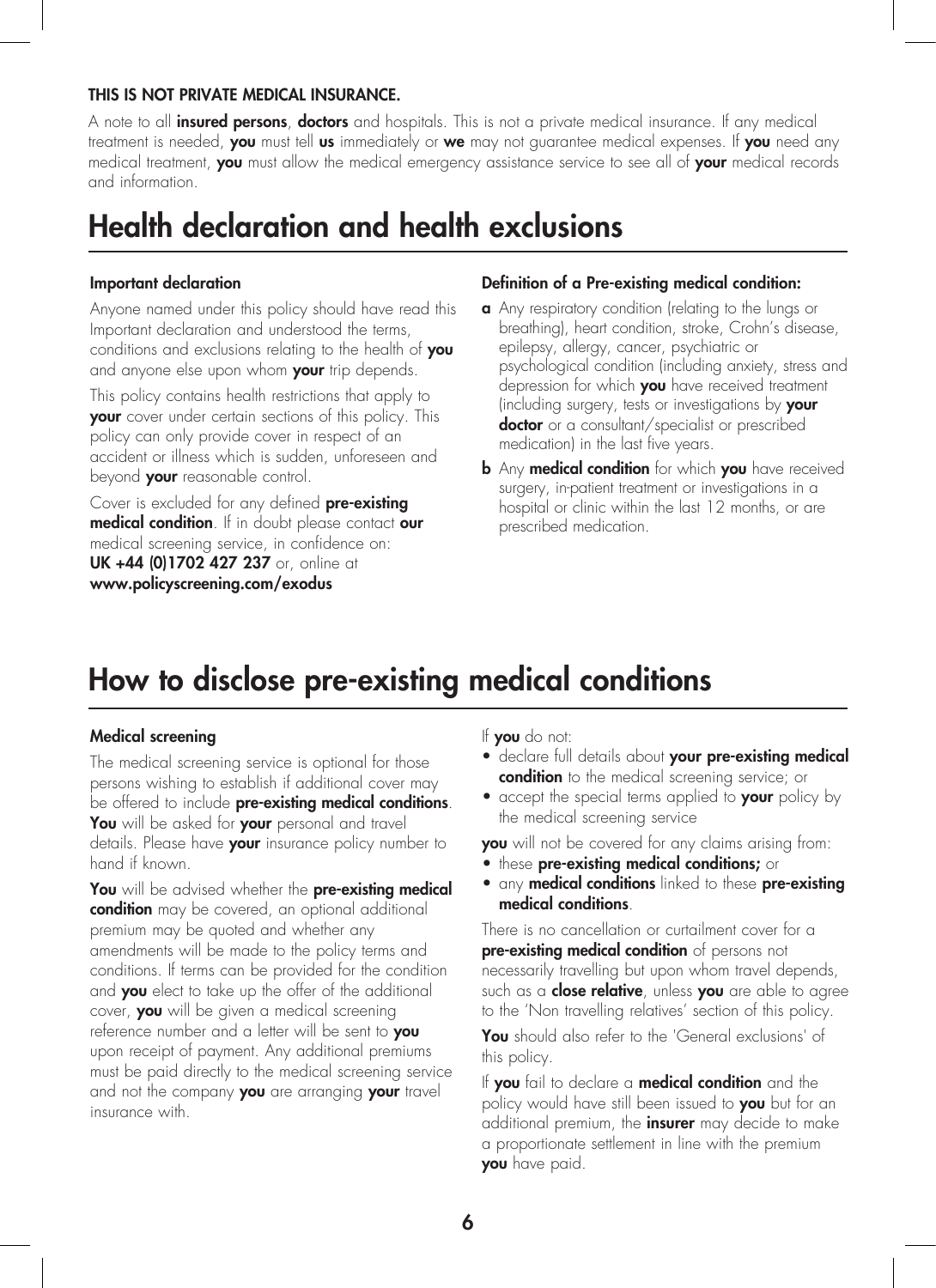# Change in health for annual multi-trip customers

If your health changes after taking out this insurance, you must tell us as soon as possible by calling the Medical Screening service on UK +44 (0)1702 427 237 if this means you have to:

- see a **doctor** and be referred to a consultant or specialist; or
- be admitted to hospital for treatment (including surgery, tests or investigations); or
- await treatment or the results of tests and investigations.

We will tell you whether or not your medical condition (or conditions) can be covered and if you need to pay an extra premium. If **we** cannot cover your medical condition (or conditions), or you do not want to pay the extra premium, you can choose to:

- make a cancellation claim for any trip already booked; or
- continue cover on this policy, but without cover for your medical conditions; or
- cancel this policy and request a proportionate/ partial refund (as long as you have not made a claim or intend to make a claim).

# Change in health for single trip customers

If your health changes after taking out this insurance, you do not need to tell us providing your doctor has confirmed to you that you remain medically fit to undertake the planned trip itinerary.

We cannot provide cover for new medical conditions for which you have not received a formal diagnosis.

## Non travelling relatives

You may have a close relative with a medical condition who is not travelling with you. In some cases, if their state of health deteriorates greatly, you may want to cancel or curtail **your** trip. Subject to all the other terms and conditions, such claims are covered if the **close relative's doctor** is prepared to

state that at the date you bought this policy, he/she would have seen no substantial likelihood of his/her patient's condition deteriorating to such a degree that this would become necessary. If the **doctor** will not confirm this, your claim is not covered.

### **Pregnancy**

Claims relating to normal pregnancy, where there is no accompanying bodily injury, illness, disease or complication, are not covered under this policy. This policy is designed to provide cover for unforeseen events, accidents, illnesses and diseases and normal childbirth would not constitute an unforeseen event.

There is no cover for any claims arising from pregnancy when **you** are expected to give birth within two months of the return date of your trip.

Cover can only be considered where there is a complication of pregnancy or if you were unaware of the pregnancy at the time of purchasing the insurance or booking a trip (whichever is later) and you are advised not to travel by a **doctor**.

Airlines and ferry companies have their own restrictions due to health and safety requirements so please ensure that you check with them or with any other transport provider before you book the trip. Please also ensure that your doctor and midwife are aware of **your** travel plans, that there are no known complications and that you are not travelling against any medical advice.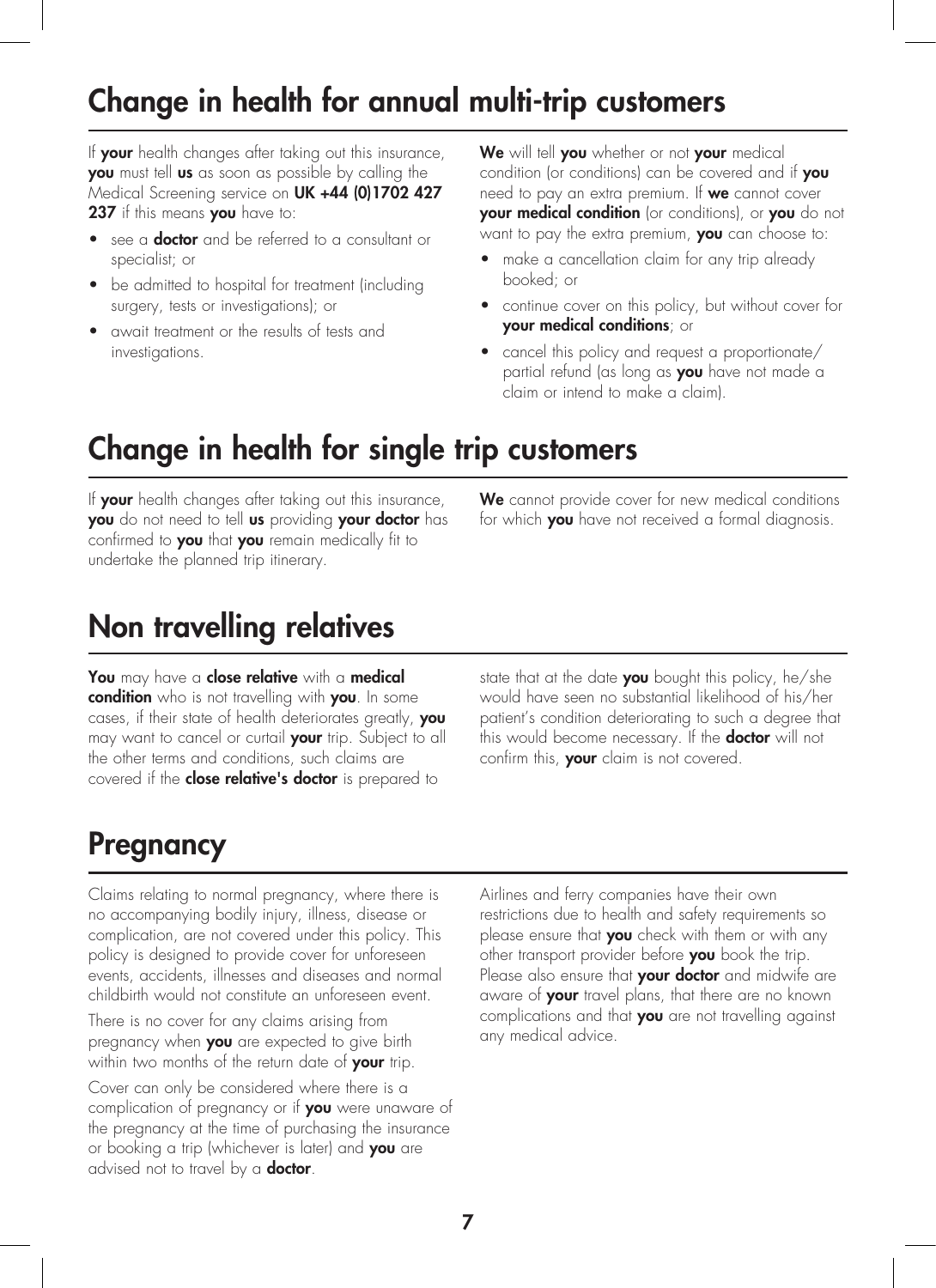# Making a complaint

We aim to provide you with a first class policy and service. However, there may be times when you feel we have not done so. If this is the case, please tell us about it so that **we** can do **our** best to solve the problem. If you make a complaint your legal rights will not be affected.

- For complaints regarding the sale of your policy: Write to: The General Manager, Campbell Irvine Ltd, 52 Earls Court Road, Kensington, London W8 6EJ. Phone: UK +44 (0)20 7938 1734
- For complaints regarding claims or administration of your policy:

Write to: Customer Service, Allianz Assistance, 102 George Street, Croydon, CR9 6HD

Phone: UK +44 (0) 20 8603 9853 Email: customersupport@allianz-assistance.co.uk

# Period of insurance

The period that **you** are insured for as shown on **your** booking invoice or validation certificate (as applicable).

#### Single trip

Cover under Section D – Cancellation starts from the date of issue stated on your booking invoice or validation certificate (as applicable) and ends when you leave your residence or place of business to commence travel. Cancellation cover shall only apply for a period of up to 24 months prior to the trip departure date stated on your booking invoice or validation certificate (as applicable).

Cover under all other sections of the policy starts when you leave your normal residence or place of business to commence your trip or from the date shown on the booking invoice or validation certificate (as appropriate).

All cover ends on **your** return home, within 24 hours of your return to your home country, or at the expiry of the period of insurance, whichever is first.

#### One way travel

All cover ceases on arrival at final destination.

If you are not satisfied with our final response you can refer the matter to the UK Financial Ombudsman Service for independent arbitration.

#### Visit: www.financial-ombudsman.org.uk

Write to: Financial Ombudsman Service, Exchange Tower, London E14 9SR

Phone: UK +44 (0)800 023 4567 or UK +44 (0)300 123 9123

Email: complaint.info@financial-ombudsman.org.uk

#### Annual multi-trip

Any one trip shall be limited to a maximum duration of 40 days. For any trip known to be exceeding the maximum duration, the entire period of travel including the first 40 days will not be insured.

Cover under Section D – Cancellation starts from either the date of issue shown on your booking invoice or validation certificate (as applicable), or the booking date of each individual trip to which this insurance relates, whichever is later.

Cover under all other sections of the policy starts from the date shown on your booking invoice or validation certificate (as applicable), or the time you leave your normal residence or place of business to commence your trip on the departure date of each individual trip to which this insurance relates, whichever is later.

Cover for each trip ends on **your** return home or within 24 hours of your return to your home country, whichever is first. All cover under the policy ends on the expiry of the period of insurance as shown on your booking invoice or validation certificate (as applicable).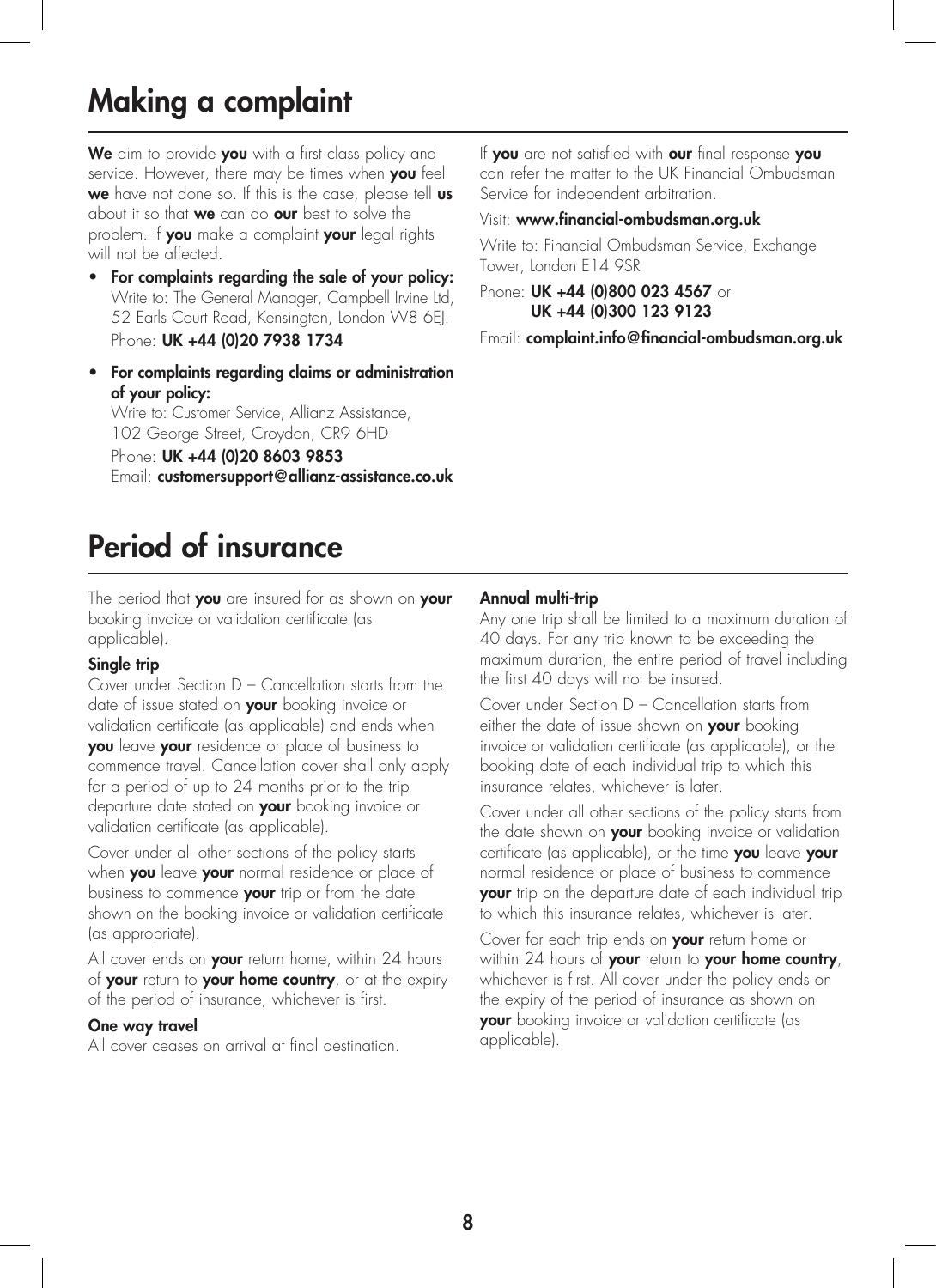#### Automatic trip extension

If you are prevented from completing your travel before the expiration of this Insurance as stated under the period of insurance on the booking invoice or validation certificate (as applicable) for reasons which are beyond **your** control, including ill health or failure of public transport, this policy will remain in force until completion but not exceeding a further 31 days on a day by day basis, without additional premium.

### Important information

You must comply with all the terms and conditions stated in this policy, exercise reasonable care, and act as if uninsured at all times to have the full protection of the policy. If **you** do not comply the insurer may at their option cancel the policy or refuse to deal with the claim or reduce the amount of any claim payment.

#### General conditions

- 1 At the time of purchasing this policy you will have been asked questions to enable us to assess your risk. These may include but are not limited to questions about **your** state of health or that of a close relative or any planned sports or activities. **You** must take reasonable care to answer these questions completely and accurately. If the answers given change after the policy was purchased you must notify **us** of this change. Upon any failure to answer the questions completely, accurately or honestly, or to inform us of any change, your policy may be declared void, or be cancelled, or we may refuse to pay your claim in full or in part, or **we** may revise the premium due or **we** may change any **policy excess**, or the extent of your cover under the policy may be affected.
- 2 This policy is available for holiday or business travel but excludes overseas residency, permanent overseas employment, work of a predominantly manual nature (other than **volunteering**) or any hazardous activity not agreed on behalf of the insurer.
- **3** An extra premium has to be paid for any person aged 66 years or more at the date of payment of insurance premium. The policy is not available for persons aged 75 years or more at the date of payment of insurance premium (reduced to 66 years or more for annual multi-trip policies).

If you are hijacked, cover shall continue whilst you are subject to the control of the person(s) or their associates making the hijack during the period of insurance for a period not exceeding 12 months from the date of the hijack.

Please ensure you arrange cover for the entire duration of your travel.

- 4 You must contact the medical emergency assistance service as soon as possible with full details of anything which may result in a claim as a result of a medical emergency.
- 5 Unless agreed otherwise, English law will apply and all communications and documentation in relation to this policy will be in English. In the event of a dispute concerning this policy the English courts shall have exclusive jurisdiction.

#### Rights of third parties

We, the insurer and you do not intend any term of this contract to be enforceable by any third party pursuant to the Contracts (Rights of Third Parties) Act 1999.

#### Financial Services Compensation Scheme (FSCS)

For your added protection, the insurer is covered by the FSCS. You may be entitled to compensation from the scheme if the *insurer* cannot meet its obligations. This depends on the type of business and the circumstances of the claim.

Insurance cover provides protection for 90% of the claim, with no upper limit. Further information about the compensation scheme arrangements is available from the FSCS, telephone number UK +44 (0)800 678 1100 or UK +44 (0)20 7741 4100, or by visiting their website at **www.fscs.org.uk**.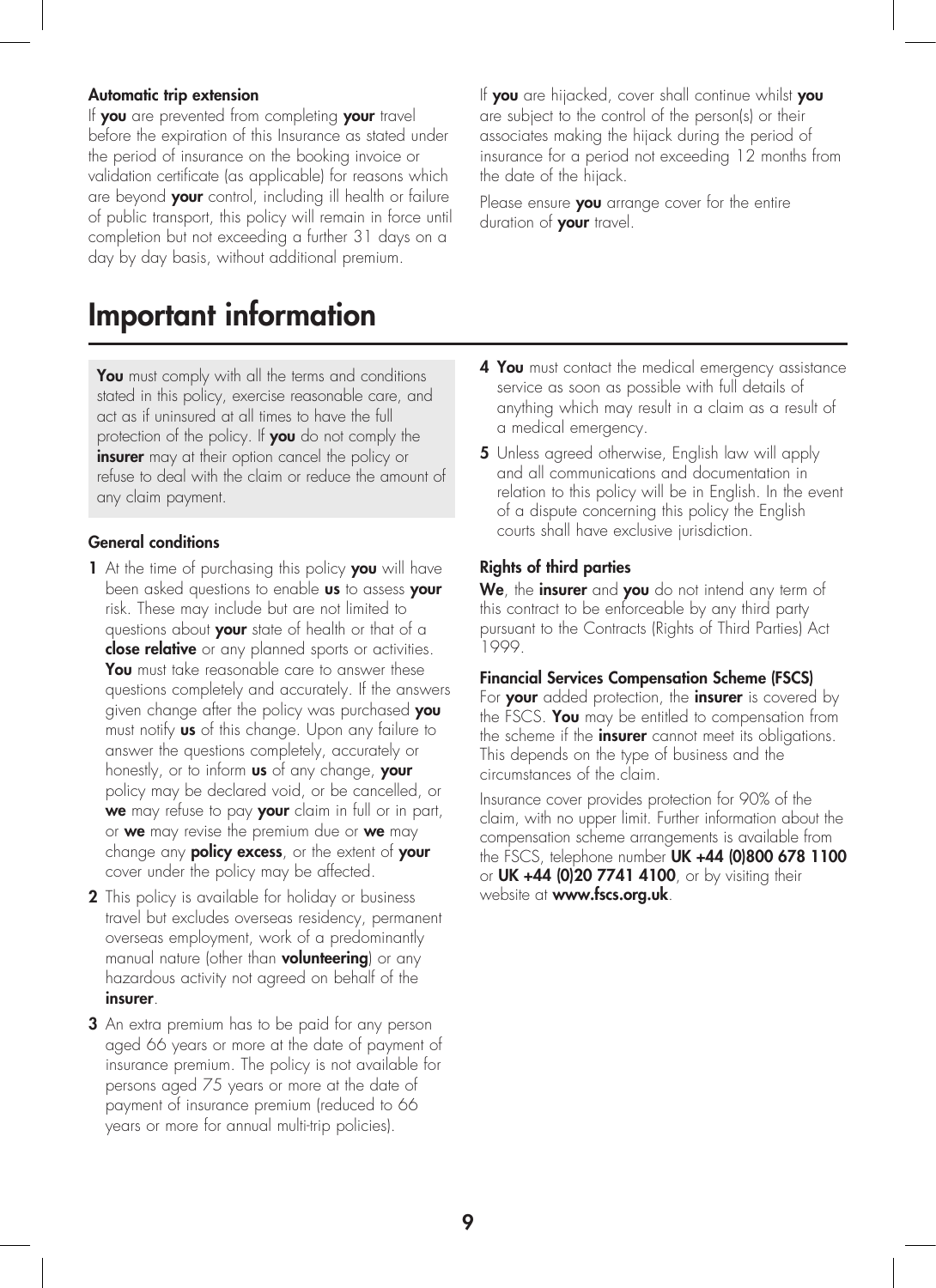## Data protection

#### We care about your personal data.

The summary below and our full privacy notice explain how Allianz Assistance protects your privacy and uses **your** personal data.

**Our** full privacy notice is available at www.allianz-assistance.co.uk/privacy-notice/

If a printed version is required, please write to Legal and Compliance Department, Allianz Assistance, 102 George Street, Croydon CR9 6HD.

#### How will we obtain and use your personal data?

We will collect your personal data from a variety of sources including:

- Data that you provide to us; and
- Data that may be provided about you from certain third parties, such as your insurance representative, doctors in the event of a medical emergency or airline companies in the event of repatriation.

We will collect and process your personal data in order to comply with **our** contractual obligations and/ or for the purposes of **our** legitimate interests including:

• Entering into or administering contracts with you;

#### Who will have access to your personal data? We may share your personal data:

- With public authorities, other Allianz Group companies, industry governing bodies, regulators, fraud prevention agencies and claims databases, for underwriting and fraud prevention purposes;
- With other service providers who perform business operations on **our** behalf;
- Organisations who **we** deal with which provide part of the service to you such as in the event of a medical emergency;
- To meet our legal obligations including providing information to the relevant ombudsman if you make a complaint about the product or service that we have provided to **you**.

We will not share information about you with third parties for marketing purposes unless you have specifically given **us your** consent to do so.

#### How long do we keep your personal data?

We will retain your personal data for a maximum of seven years from the date the insurance relationship between us ends. If we are able to do so, we will delete or anonymise certain areas of your personal data as soon as that information is no longer required for the purposes for which it was obtained.

#### Where will your personal data be processed?

Your personal data may be processed both inside and outside the European Economic Area (EEA).

Whenever we transfer your personal data outside the EEA to other Allianz Group companies, we will do so on the basis of Allianz's approved binding corporate rules (BCR). Where Allianz's BCR do not apply, we take steps to ensure that personal data transfers outside the EEA receive an adequate level of protection.

#### What are your rights in respect of your personal data?

You have certain rights in respect of your personal data. You can:

- Request access to it and learn more about how it is processed and shared;
- Request that we restrict any processing concerning you, or withdraw your consent where you previously provided this;
- Request that we stop processing it, including for direct marketing purposes;
- Request that we update it or delete it from our records;
- Request that we provide it to you or a new insurer; and
- File a complaint.

#### Automated decision making, including profiling

We carry out automated decision making and/or profiling when necessary.

#### How can you contact us?

If you would like a copy of the information that we hold about you or if you have any queries about how we use your personal data, you can contact us as follows:

• For Allianz Assistance Write to: Data Protection Officer, AWP Assistance UK Ltd, 102 George Street, Croydon CR9 6HD Phone: UK +44 (0) 20 8603 9853 Email: AzPUKDP@allianz.com

#### Other privacy notices

If you would like to view the full privacy policy of Claims Settlement Agencies Limited visit: www.csal.co.uk/privacy-policy

If you would like to view the full privacy policy of Campbell Irvine Limited visit:

www.campbellirvine.com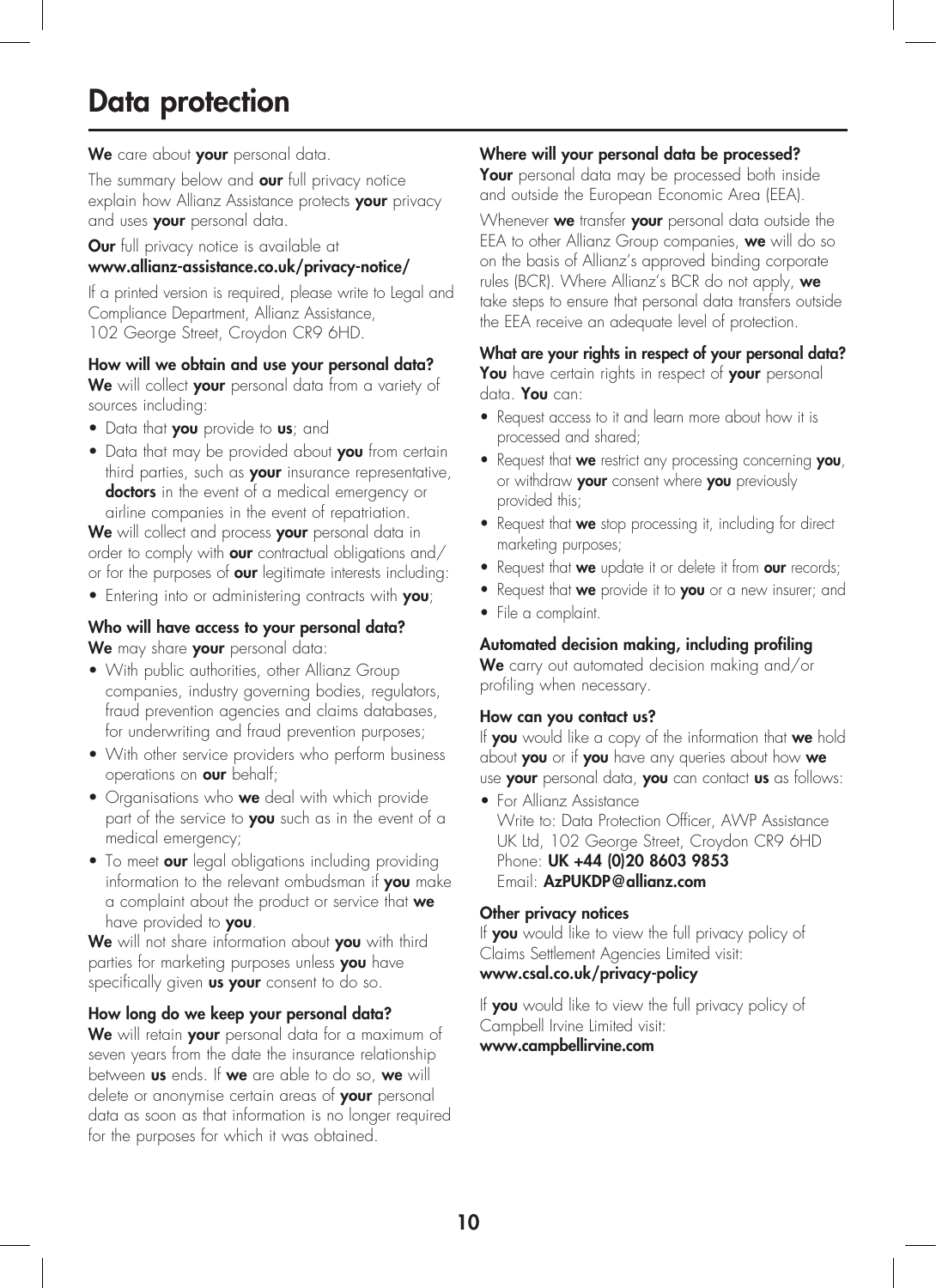# Cooling off period

#### Statutory cancellation rights

You may cancel this policy within 21 days of receipt of the policy documents by contacting your issuing agent.

Any premium already paid will be refunded to you providing **you** have not travelled, no claim has been made or is intended to be made and no incident likely to give rise to a claim has occurred.

#### Cancellation outside the statutory 21 day cooling off period

You may cancel this policy at any time after the statutory 21 day cooling off period by contacting your issuing agent.

If **you** cancel after the statutory  $21$  day cooling off period no premium refund will be made.

#### Non payment of premiums

We reserve the right to cancel this policy immediately in the event of non payment of the premium.

# Reciprocal health care

This travel insurance policy is not a private medical insurance and where possible every effort should be made to utilise any reciprocal health care facility. If you require medical treatment in Australia you must enrol with Medicare www.humanservices.gov.au

It can be done after the first occasion on which you receive treatment. In-patient and out-patient treatment at a public hospital is then available free of charge. If you are admitted to hospital then immediate contact must be made with the medical emergency assistance service and their authority obtained in respect of any treatment not available under Medicare before such treatment is provided.

#### **Note**

Your failure to contact the medical emergency assistance service to obtain **our** authorisation may result in a claim being reduced or declined.

Should you require medical care in Europe, a European Health Insurance Card (EHIC) entitles you to reduced cost, sometimes free, medical treatment that becomes necessary whilst travelling in a European Economic Area (EEA) country or Switzerland. The EEA consists of the European Union (EU) countries plus Iceland, Liechtenstein and Norway. An EHIC can be obtained by following the online information at www.ehic.org.uk

### Telephone: 0300 330 1350

Please also note that if you have a valid claim for medical expenses which is reduced by you:

- Using an EHIC; or;
- Taking advantage of a reciprocal health arrangement with your home country; or;
- Using your private medical insurance;
- at the point of treatment, then the *insurer* will not deduct the **policy excess**.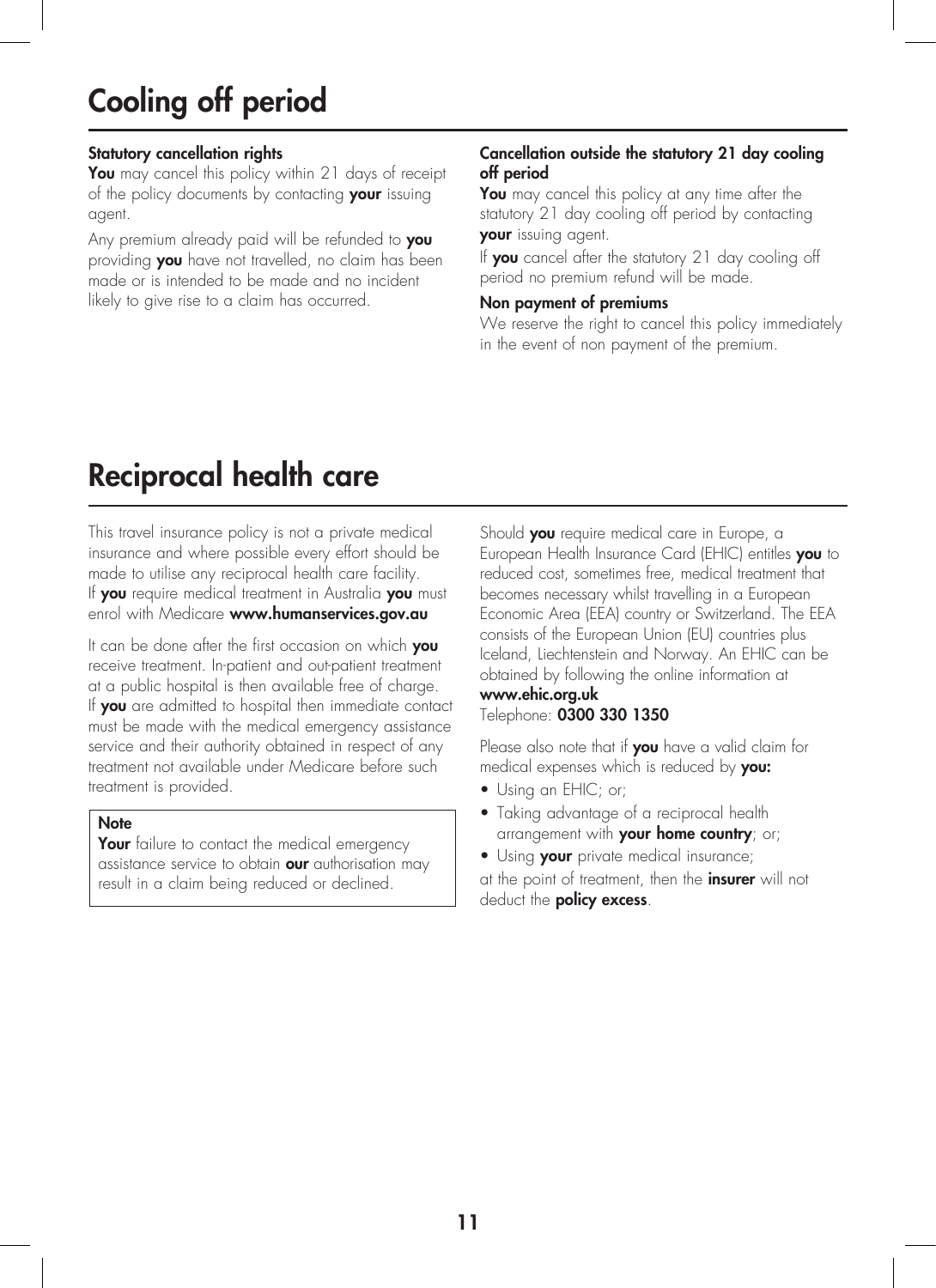## Claim conditions

### Duplicate insurance

If at the time of loss, theft, damage, expense or liability insured by Sections A, D, E, F, G and H there is another insurance against such loss or any part thereof, the **insurer** shall be liable under this Insurance for their proportionate share only of such loss.

### **Subrogation**

The **insurer** is entitled to take over any rights in the defence or settlement of any claim and to take proceedings in your name for the insurer's benefit against any other party.

#### **Documentation**

All certificates, information and evidence required by the insurer shall be furnished at your or your legal personal representatives expense and shall be in such form and of such nature as the *insurer* may prescribe. You shall as often as required submit to medical examination on behalf of the *insurer* at their own expense and in the event of **your** death the **insurer** shall be entitled to have a post-mortem examination at their own expense.

#### Recognising our rights

You and each insured person must recognise the insurer's right to:

#### 1 Pay, repair or replace

Choose either to pay the amount of a claim (less any **policy excess** and up to any sum insured limit) or repair, replace or reinstate any item or property that is damaged, lost or stolen;

#### 2 Inspect and dispose of items

Inspect and take possession of any item or property for which a claim is being made and handle any salvage in a reasonable manner;

### 3 Handle a claim in your name

Take over and deal with the defence or settlement of any claim in **your** name and keep any amount recovered;

### 4 Pay in sterling

Settle all claims in pounds sterling;

#### 5 Be reimbursed promptly

Be reimbursed within 30 days for any costs or expenses that are not insured under this policy, which the *insurer* pays to you or on your behalf;

### 6 Receive medical certificates

Be supplied at **your** expense with appropriate original medical certificates where required before paying a claim;

#### 7 Carry out medical examinations

Request and carry out a medical examination and insist on a post-mortem examination, if the law allows them to ask for one, at our expense.

### Paying claims

### 1 Death

- a If you are 18 years old or over, claims are paid to your estate and the receipt given to the insurer by your personal representatives shall be a full discharge of all liability by the **insurer** in respect of the claim.
- **b** If you are aged under 18 years, the insurer shall pay any claim to your parent or legal guardian. Your parent or legal quardian's receipt shall be a full discharge of all liability by the *insurer* in respect of the claim.

### 2 All other claims:

- a If you are 18 years old or over, the insurer shall pay the claim to you and your receipt shall be a full discharge of all liability by the *insurer* in respect of the claim.
- **b** If you are aged under 18 years, the insurer shall pay the appropriate benefit amount to your parent or legal guardian for your benefit. Your parent or legal guardian's receipt shall be a full discharge of all liability by the *insurer* in respect of the claim.

Please refer to the 'Claims checklist' at the back of this policy for a list of documentation required by our claims handlers to process a claim.

### Fraudulent claims

You must not act in a fraudulent manner. If you or anyone acting for you:

- 1 Make a claim under the policy knowing the claim to be false or fraudulently exaggerated in any respect; or
- 2 Make a statement in support of a claim knowing the statement to be false in any respect; or
- 3 Submit a document in support of a claim knowing the document to be forged or false in any respect; or
- 4 Make a claim in respect of any loss or damage caused by your wilful act or with your involvement. Then the *insurer*:
- 1 Shall not pay the claim
- 2 Shall not pay any other claim which has been made or will be made under the policy.
- **3** May at their option declare the policy void.
- 4 Shall be entitled to recover from you the amount of any claim already paid under the policy.
- 5 Shall not make any premium returns.
- **6** May inform the police of the circumstances.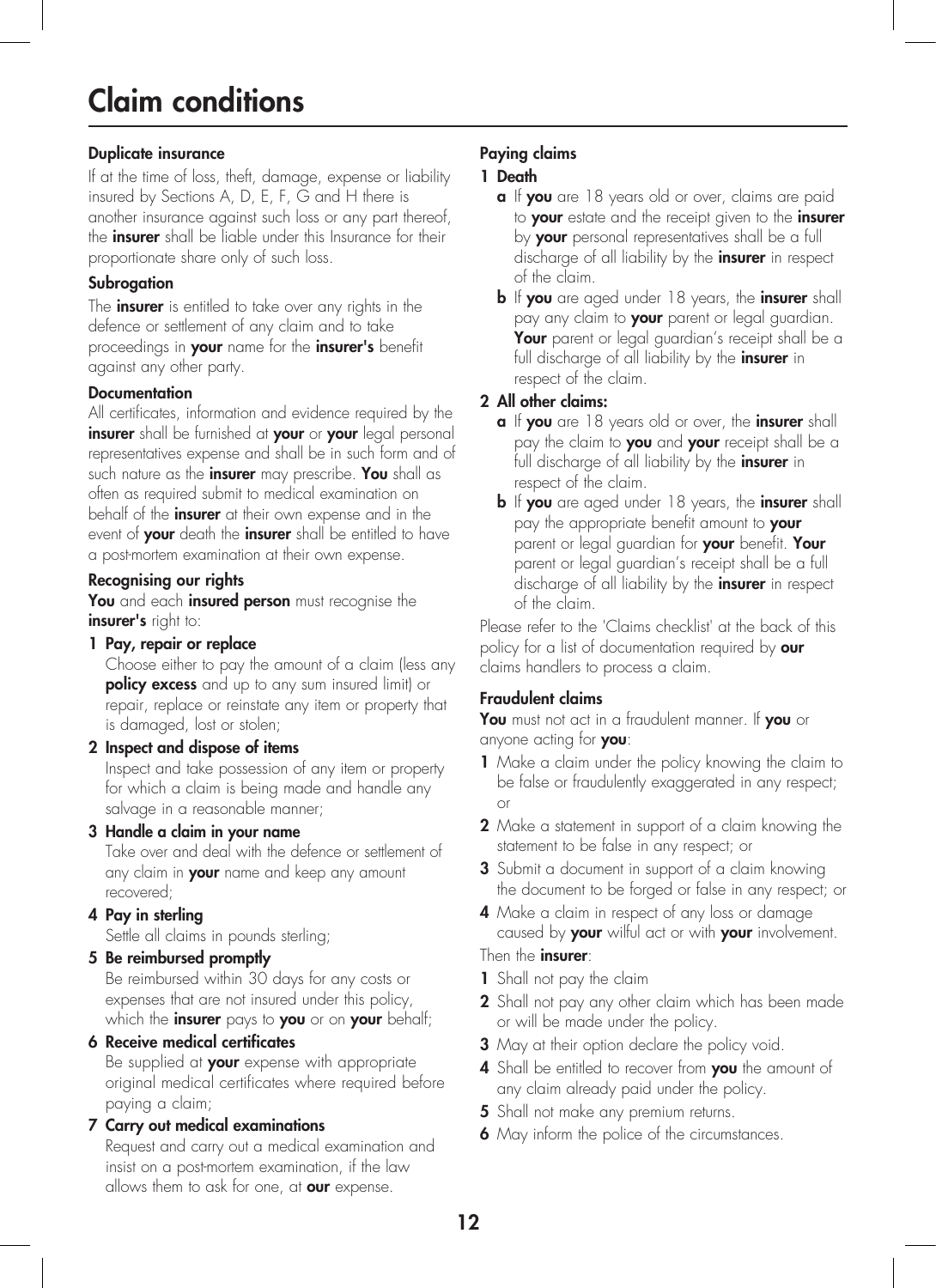#### Policy excesses – Applicable to most claims The *insurer* shall not pay:

- 1 The first £100 of each and every claim, per incident claimed for under each section by each insured person.
- 2 The first £250 of each and every claim arising from the same incident under Section B - Personal liability (in respect of the use of rented temporary accommodation only) and G - Legal expenses.
- 3 The first £500 of each and every claim, by each insured person under Section A1, if the claim involves helicopter mountain medical rescue in Nepal.

No **policy excess** applies to Section  $C$  - Personal accident, Section D - Cancellation and curtailment (Loss of deposit only claims), Section E - Travel delay, Section F5 - Delayed baggage and Section H - Piste closure only.

Please also note that if you have a valid claim for medical expenses which is reduced by you·using an EHIC; or taking advantage of a reciprocal health agreement with your home country; or using your private medical insurance; at the point of treatment, then the *insurer* will not deduct the **policy excess**.

#### You will not be covered under Section A – Medical expenses, Section C – Personal accident and Section D – Cancellation or curtailment for any claim directly or indirectly caused by, arising or resulting from, or in connection with either;

1 At the time of taking out this policy:

- a Any pre-existing medical condition unless you have contacted the medical screening service on UK +44 (0)1702 427 237 or, online at www.policyscreening.com/exodus and the insurer has agreed to provide cover and you have paid any additional premium required.
- **b** Any **medical condition** that you or any other person not necessarily travelling but upon whom travel depends such as a **close relative** has received a terminal prognosis.
- c Any medical condition you are aware of but which has not had a formal diagnosis.
- d Any medical condition for which you or any other person not necessarily travelling but upon whom travel depends such as a **close relative** is on a waiting list for or has knowledge of the need for surgery in a hospital; or

2 After the date this policy was purchased including prior to booking any individual journey in respect of an annual multi-trip policy:

A change of health or where the cost of any claim is increased due to a change of health, if the procedure detailed under the 'Health declaration and health exclusions' section has not been followed.

- 3 At any time:
	- a Any medical condition where you have travelled despite a **doctor** advising **you** not to travel (or where they would have advised you not to travel had **you** sought their advice).
	- **b** Any surgery, treatment or investigations for which you intend to travel outside your home country to receive (including any expenses incurred due to the discovery of other **medical conditions** during and/ or complications arising from these procedures).
	- c Any medical condition for which you or any other person not necessarily travelling but upon whom travel depends such as a **close relative** is not taking the recommended treatment or prescribed medication as directed by a **doctor**.
	- d Pregnancy known at the time of booking your trip or buying this policy (whichever is later) if you are expected to give birth within two months of the return date of your trip;
	- **e** Participating in any activity where you have been advised against doing so by a **doctor** or where you would have been advised against participating if you had sought your doctors' advice.

#### The insurer shall not pay (unless agreed in writing by or on behalf of the insurer) for any claim directly or indirectly caused by, arising or resulting from, or in connection with:

- 1 **a i** Mountaineering or climbing; pot-holing; sports tours; motorised competitions; racing; competing in or practising for speed or time trials of any kind; or
	- **ii** Travelling by quad bike or motorcycle (except for quad bikes or motorcycles up to 125cc which are hired or borrowed during the period of insurance and when you are wearing a crash helmet); or
	- iii Driving a motor vehicle or riding a motorcycle, quad bike or any mechanically assisted cycle on a public highway without the appropriate driving licence.
	- iv Skiing, snowboarding and snowmobiling, involving racing, ski jumping, freestyle winter sports, ice hockey or the use of bobsleighs or skeletons.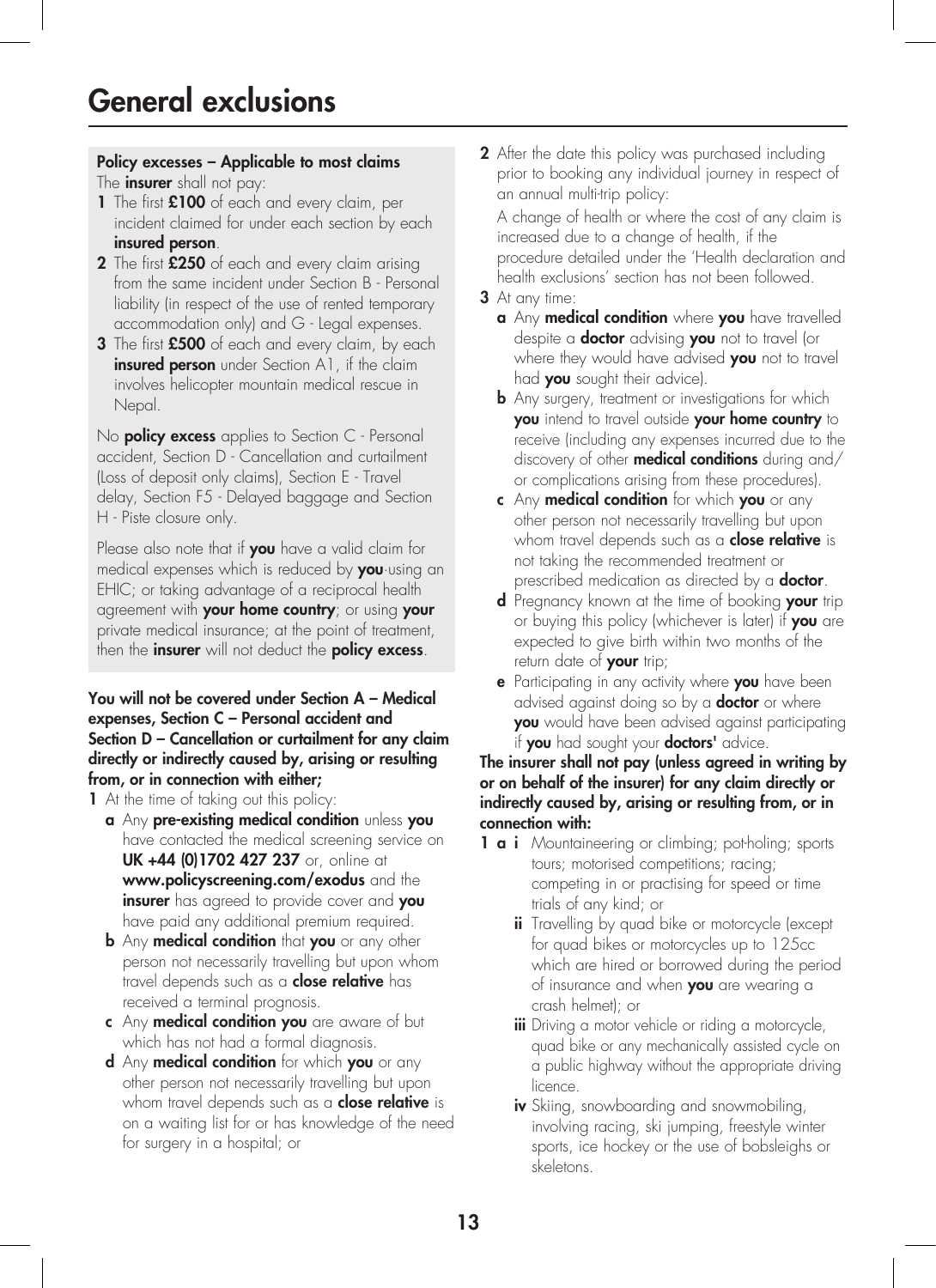- **b** Any activity where you do not wear the recommended/recognised safety equipment, or do not follow the safety procedures, rules or regulations of the activity's organisers/providers; or
- c Any activity in the air (other than as a passenger in a fully licensed passenger-carrying-aircraft, bungee jumping or parasailing); or
- d Any unusually hazardous activity or extreme sport that has not been booked through or organised by Exodus Travel, including but not limited to scrambling; canyoning/kloofing; trekking over 4,000 metres; scuba diving to a depth greater than 30 metres, or solo diving; professional or competitive sports or activities; competing in or practicing for speed or time trials of any kind; work of a predominantly manual nature; expeditions to remote, hazardous or polar regions; or any variation of an excluded sport or activity unless the activity has been declared to Exodus and the appropriate additional 'Tough' or 'Tough+' premium paid and shown on your booking invoice or validation certificate (as applicable); or
- e Wilful exposure to needless danger (other than in an attempt to save human life); or
- f Air travel within 24 hours of scuba diving.

#### **Note**

- Exclusions 1a, 1b, 1c and 1d are not applicable to cancellation claims under Section D.
- See 'Sporting and adventurous activities' section.
- 2 Private medical treatment unless authorised by the medical emergency assistance service.
- 3 Any wilfully self inflicted injury or illness, suicide or attempted suicide, sexually transmitted diseases, solvent abuse, the use of drugs (other than medically prescribed) and the effects of alcohol.
- **4 Your** participation in any criminal or illegal acts.
- 5 **a** Unless the *insurer* provides cover under this insurance, any other loss, damage or additional expenses following on from the event for which you are claiming. Examples of such loss, damage, or additional expense would be the cost of replacing locks after losing keys, costs incurred of preparing a claim, or loss of earnings following bodily injury or illness.
	- **b** Any costs for;
		- i telephone calls (other than the first call to the medical emergency assistance service to notify them of a medical problem requiring hospitalisation); or
		- ii taxi fares (unless a taxi is being used in place of an ambulance to take you to or from a hospital); or
		- iii food and drink expenses (unless these form part of your hospital costs if you are kept as an in-patient).
- 6 Any exposure to the utilisation of nuclear, chemical or biological weapons of mass destruction.
- **7 a** lonising radiation or contamination by radioactivity from any nuclear fuel or from any nuclear waste resulting from the combustion of nuclear fuel; or
	- **b** The radioactive, toxic, explosive or other hazardous properties of any explosive nuclear assembly or nuclear component of such assembly.
- 8 Sonic or pressure waves from aircraft and other airborne devices travelling at sonic or supersonic speeds.
- 9 Any consequence of any act of war, invasion, act of foreign enemy, hostilities (whether declared or not), civil war, civil commotion, rebellion, revolution, insurrection, military force, any act of terrorism (including cyber terrorism) where you are actively engaged and/or where you have travelled and/or  $you$  remain contrary to Foreign and Commonwealth Office travel advice.
- **10** An **epidemic** or **pandemic**, except as expressly covered under Section A - Emergency medical expenses, Section D - Cancellation or curtailment and Section H - Winter sports extension.
- 11 You travelling to or choosing to remain in a country, specific area or event to which the Travel Advice unit of the British Foreign and Commonwealth Office or the World Health Organisation has advised against all travel or all but essential travel, or where you have travelled against the advice of the local authority at your trip destination, unless agreed by or on behalf of the insurer.
- 12 Any search or ship to shore rescue costs (cost charged to you by a Government, regulated authority or private organisation concerned with finding and rescuing an individual). This exclusion does not include medical evacuation costs by the most appropriate transport detailed in Section A1, or Additional mountain rescue (risk to life) costs detailed in Section A5.
- 13 Something that happened before your policy or travel tickets for **your** trip were bought (whichever is later) and which could reasonably have been expected to give rise to a claim, unless the *insurer's* agree to it in writing.
- 14 The financial failure of a tour operator, travel agent, transport provider, accommodation provider, ticketing agent or excursion provider.
- 15 Any other loss connected to the event you are claiming for unless the **insurer** specifically provides cover under this policy.
- 16 Any disinclination to travel.
- 17 Any benefit hereunder to the extent that the provision of such cover, payment of such claim or provision of such benefit would expose the **insurer** to any sanction, prohibition or restriction under United Nations resolutions or the trade or economic sanctions, laws or regulations of the European Union, United Kingdom or United States of America.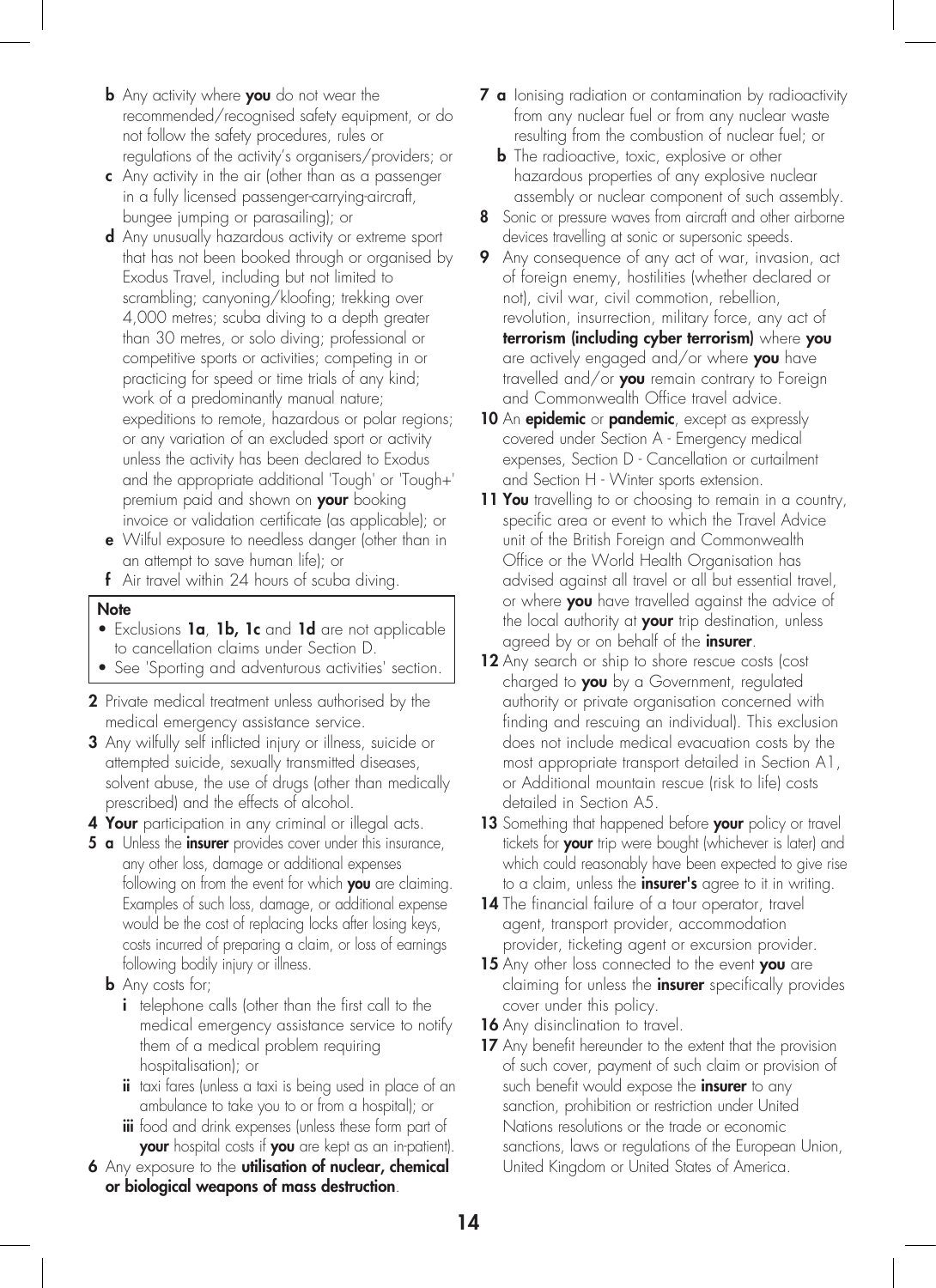## Section A - Emergency medical expenses

#### WHAT YOU ARE COVERED FOR

#### 1 Emergency medical, repatriation and associated expenses - Up to £10 million

If **you** suffer accidental bodily injury or become ill (including being diagnosed with an epidemic or **pandemic** disease such as COVID-19 as well as being subject to compulsory **quarantine** on the orders of a treating **doctor**) the **insurer** will pay:

a normal and necessary receipted expenses of emergency medical or surgical treatment incurred outside your home country including, emergency dental treatment to relieve pain and suffering (limited to £250), specialists or ophthalmic fees, hospital, nursing attendance charges, physiotherapy, massage and manipulative treatment, surgical and medical requisites, decompression chambers, ambulance/ necessary transport charges (including helicopter/ air ambulance charges if medically necessary and authorised by the medical emergency assistance service; or their agents).

#### **Note**

The **insurer** reserves the right to repatriate you to your home country when in the opinion of the medical emergency assistance service, you are fit to travel

- **b** reasonable additional accommodation and repatriation expenses incurred by you and any one member of **your** family or party who has to remain or travel with **you**, when certified by a doctor to be strictly necessary on medical grounds, and approved by the medical emergency assistance service.
- c the travel and reasonable accommodation expenses of one person to travel from their country of residence if their presence is strictly necessary on medical grounds.
- d the reasonable cost of transporting your remains to your home country (the costs of burial or cremation is not included) or funeral expenses including burial or cremation incurred abroad up to £1,000.

#### 2 Diagnostic tests - Up to £10,000 The insurer will pay up to  $£10,000$  for diagnostic tests incurred outside your home country.

#### 3 In-patient benefit - Up to £200

In addition to the costs referred to above, the *insurer* will also pay the sum of **£20** compensation for each complete day, up to £200, that you are admitted to hospital outside your home country.

### 4 Criminal injuries - Up to £5,000

Should **you** be admitted to hospital as an in-patient as a result of receiving criminal injuries following a personal assault verified by a written report that substantiates the injuries resulted from an unprovoked personal assault, the in-patient benefit payable under Section A3 is increased to  $£100$  each complete day, up to  $£5,000$ , that you are admitted to hospital outside of your home country.

#### 5 Additional mountain rescue (risk to life) - Up to **£**2,000

If during the period of insurance local rescue authorities declare you need mountain rescue to avoid risk to your life despite not being ill or injured, the insurer will pay up to **£**2,000 for receipted rescue costs if authorised by the medical emergency assistance service or their agents.

#### Conditions specific to A5 - Additional mountain rescue (risk to life).

- 1 Contact must be made with the medical emergency assistance service on UK +44 (0)20 8603 9485 as soon as possible;
- 2 All reasonable local safety advice has been obtained and followed;
- 3 Expenses are only payable for your proportion of the mountain rescue operation up to the sum insured.
- 4 Costs will only be covered up to the point when you are recovered by the mountain rescue services or at the time when the authorities advise that continuing the rescue is no longer viable.
- 5 A written statement from the appropriate local rescue authorities involved in the rescue must be obtained and provided to the *insurer* in the event of a claim.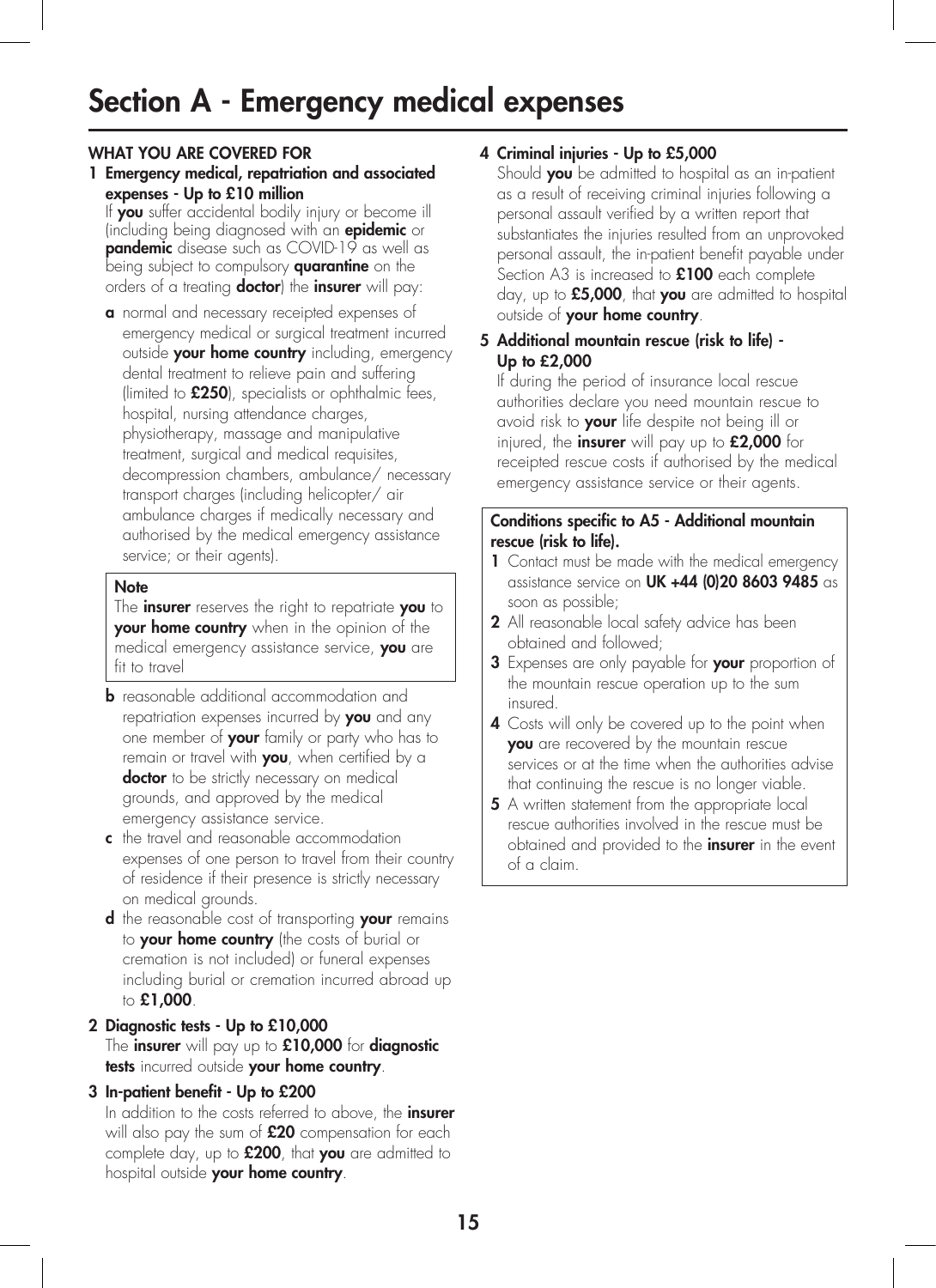#### WHAT YOU ARE NOT COVERED FOR

#### Exclusions applicable to Section A

The **insurer** shall not pay for any claim directly or indirectly caused by, arising or resulting from, or in connection with:

- 1 Travel against any health requirements stipulated by the carrier, their handling agents or any other public transport provider.
- 2 A pre-existing medical condition unless the insurer has agreed to provide cover and you have paid any additional premium required.
- **3** The cost of medical or surgical treatment of any kind received by  $you$  later than 52 weeks from the date of the accident or commencement of the illness.
- 4 Medical expenses incurred in your home country.
- 5 A claim that is not verified by a medical report whilst travelling.
- **6** Elective or cosmetic surgery is excluded except in the event of reconstruction following an accident. Any procedures require advance approval from the medical emergency assistance service.
- **7** Dental treatment to provide, replace or repair caps, crowns or bridges other than the relief of pain and suffering.
- 8 Any form of treatment or surgery which in the opinion of the medical emergency assistance service can be reasonably delayed until you return to your home country.
- 9 Any medical treatment and associated costs you have to pay following your refusal of curtailment, or your decision not to move hospital or return to your home country after the date when, in the opinion of the medical emergency assistance service, you should have done so.
- 10 Accommodation and travel expenses where the transport and/or accommodation used are of a standard superior to that of the trip unless agreed by the medical emergency assistance service.
- 11 Medication you are taking before and which you will have to continue taking during your trip (except in the event of accidental loss or damage to that medication).
- 12 A **policy excess** which will apply to this section, please refer to 'General exclusions'.

## Section B - Personal liability

#### WHAT YOU ARE COVERED FOR

#### Up to £2 million

The insurer will pay up to  $£2$  million (inclusive of legal costs and expenses) if you become legally liable to pay damages in respect of:

- 1 Accidental bodily injury, including death, illness and disease to a person; and/or
- 2 Accidental loss of or damage to property during the period of insurance.

The **insurer** will indemnify you for all such damages in respect of each occurrence or a series of occurrences arising directly or indirectly from one source or original cause.

#### WHAT YOU ARE NOT COVERED FOR

#### Exclusions applicable to Section B

- 1 The insurer will not pay the policy excess as shown in the 'General exclusions' section.
- **2** The **insurer** will not pay for anything mentioned in the 'General exclusions' section.
- **3** The *insurer* will not pay any liability for: a bodily injury, illness or disease of any person
	- who is your close relative, travelling companion, or under a contract of employment, service or apprenticeship with **you** when the bodily injury, illness or disease arises out of and in the course of their employment with **you**;
	- **b** loss or damage to property belonging to or held in trust by or in the custody or control of  $you$ other than temporary accommodation occupied by **you** during the period of insurance;
	- c bodily injury or damage caused directly or indirectly in connection with the ownership, possession or use by you or on behalf of you of: aircraft, hovercraft, watercraft (other than non-mechanically powered watercraft), mechanically propelled vehicles (other than wheelchairs, electric wheelchairs and mobility scooters, golf buggies used on golf courses and not on public roads), firearms (other than sporting guns);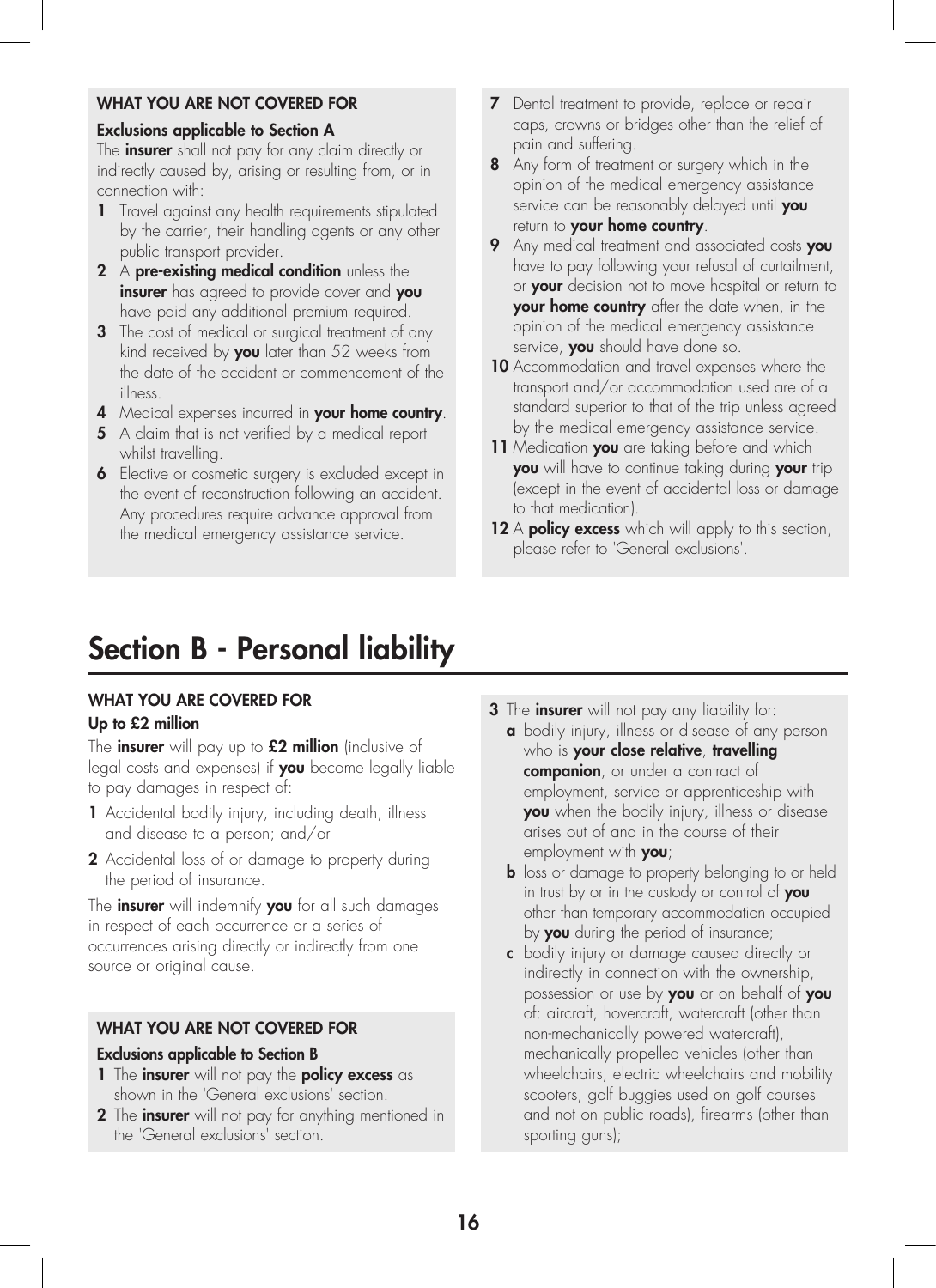- d bodily injury caused directly or indirectly in connection with: the ownership, possession or occupation of land or buildings, immobile property or caravans or trailers, any wilful or malicious act, carrying on of any trade, business or profession, any racing activity;
- e fraudulent, dishonest or criminal acts of you or any person authorised by you.
- f any claim resulting from venereal disease, sexually transmitted diseases, infection with the Human Immunodeficiency Virus (HIV) or Acquired Immune Deficiency Syndrome (AIDS) or AIDS Related Complex (ARC) howsoever this syndrome has been acquired or may be named;
- g any claim assumed by you under any contract or agreement unless such liability would have attached in the absence of such contract or agreement;
- **h** punitive or exemplary damages.

#### Provided that

1 You or your legal representatives give the insurer written notice immediately you receive any prosecution

# Section C - Personal accident

### WHAT YOU ARE COVERED FOR

#### Up to £25,000

In the event of you sustaining bodily injury arising wholly and exclusively from violent accidental external and visible means which injury shall solely and independently of any other cause result in **your** death or disablement within twelve calendar months of the injury, the **insurer** will pay the following sums insured:

| 1 Death, or                             | £10,000 |
|-----------------------------------------|---------|
| 2 Loss of sight of one or both eyes, or | £25,000 |
| <b>3</b> Loss of one or more limbs, or  | £25,000 |
| 4 Permanent total disablement           | £25,000 |

Provided that

- **a** the benefit payable under **1** above is reduced to £1,000 if you are under 16 years of age or 66 years of age or over at the time of death
- **b** the total compensation in respect of any one insured person shall not exceed £25,000.

#### Section specific definitions

#### Loss of one or more limbs:

loss or severance at or above the wrist or ankle or total permanent loss of use of an entire arm or leg. notice or inquest connected to circumstances which may lead to a claim under this section.

- 2 No admission, offer, promise, payment or indemnity shall be made by or on your behalf without the insurer's prior written consent.
- **3** Every claim notice, letter, writ or process or other document served on you shall be forwarded to the insurer immediately upon receipt.
- 4 The insurer shall be entitled to take over and conduct in **your** name the defence or settlement of any claim or to prosecute in **your** name for the insurer's own benefit any claim for indemnity or damages against all other parties or persons.
- 5 The insurer may at any time pay you in connection with any claim(s) up to  $£2$  million (after deduction of any sums already paid as compensation) or any lesser amount for which such claim(s) can be settled. Once this payment is made the *insurer* shall relinquish the conduct and control and be under no further liability in connection with such claim(s) except for the payment of costs and expenses recoverable or incurred prior to the date of such payment.

### Loss of sight:

total and irrecoverable loss of sight which shall be considered as having occurred:

- a in both eyes if your name is added to the Register of Blind Persons on the authority of a fully qualified ophthalmic specialist.
- **b** in one eye if the degree of sight remaining after correction is 3/60 or less on the Snellen Scale.

#### Permanent total disablement:

A disability which has lasted for at least 12 months from which the *insurer* believes you will never recover and which prevents you from carrying out any gainful occupation for which **you** are reasonably qualified by way of training, education or experience.

#### **Note**

If you were already disabled before the bodily injury or already had a condition which is gradually getting worse, the **insurer** may reduce their payment. Any reduced payment will be based on their medical assessment of the difference between:

- 1 the disability after the bodily injury; and
- **2** the extent to which the disability is affected by the disability or condition before the accident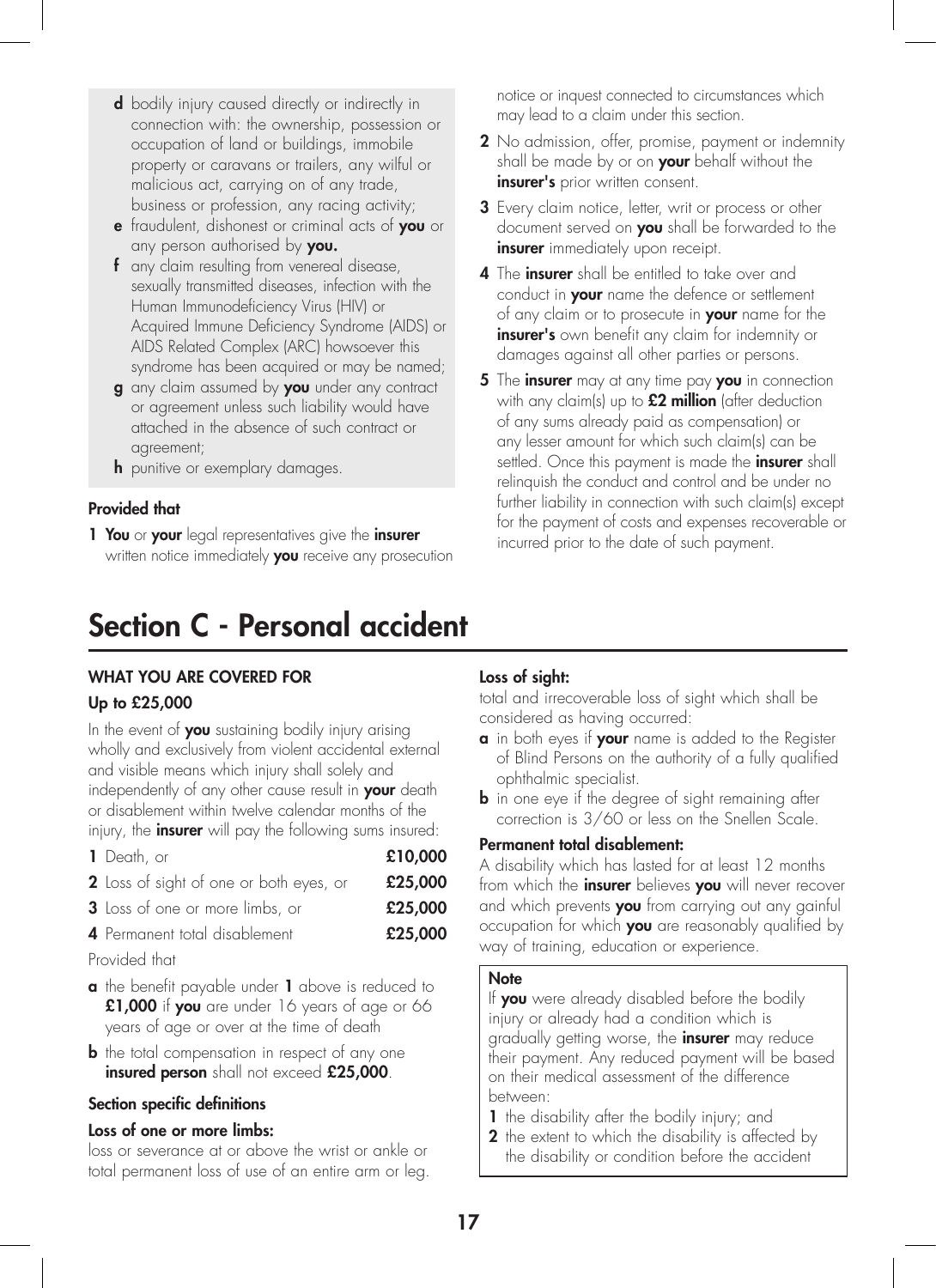## Section D - Cancellation or curtailment

#### WHAT YOU ARE COVERED FOR

Up to £5,000 (Unless the appropriate additional 'Top up cancellation' premium has been paid and is shown on your booking invoice or validation certificate (as applicable)).

Should you necessarily have to cancel the projected trip before commencement or curtail it before completion as a result of:

- 1 The death, accidental bodily injury or illness (including being diagnosed with an **epidemic** or a **pandemic** disease such as COVID-19) of you or a travelling companion.
- 2 You or a travelling companion being held in quarantine before your trip or during your trip by order or other requirement of a government or public authority, based on their suspicion that you or a travelling companion, specifically, have been exposed to a contagious disease (including an epidemic or a pandemic disease such as COVID-19). This does not include any quarantine that applies generally or broadly to some or all of a population, vessel or geographical area, or that applies based on where the person is travelling to, from or through.
- 3 Redundancy of you or a travelling companion that qualifies for payment under current redundancy legislation.
- **4 You** or a **travelling companion's** previously agreed leave being cancelled where you or they are a member of the British Forces, police or government security staff.
- 5 You or a travelling companion being summoned for jury service or witness attendance in court.
- **6** The death, serious injury or illness of,
	- a a close relative, or
	- **b** the person with whom **you** intend to reside at the holiday or journey destination, or
	- c a dependent business partner;

of you or your travelling companion which necessitates the presence of the person concerned.

#### Note

For 6a above, this will include being diagnosed with an **epidemic** or a **pandemic** disease such as COVID-19.

- 7 Hijack.
- 8 Adverse weather conditions making it impossible for you to travel to initial point of departure at commencement of outward journey.
- **9** Major damage or burglary at your home or place of business which at the request of an emergency service requires your presence.
- 10 You or a travelling companion being refused boarding of the public transport you are booked to travel, on the order of any government, public authority or carrier, due to you or a travelling companion displaying symptoms of a contagious disease (including an epidemic or pandemic disease, such as COVID-19).

The **insurer** will pay either:

1 the cancellation prior to departure; or

2 the curtailment from the date you returned to your **home country** or the dates you were hospitalised as an in-patient or the date your quarantine period started;

of your irrecoverable portion of costs; for travel, air tickets, accommodation, pre-booked excursions, tours, courses and/or events up to the sum insured for any of the above reasons, which have not been used and you have paid or are contracted to pay. This includes winter sports equipment hire, ski school and lift passes for winter sports trips.

#### **Note**

The proportionate value of costs will be calculated either from the date of return to your home

country, or from the date you were hospitalised as an inpatient until the date you are discharged. The claim will only be based on the number of full days not used.

Where return to your home country is necessary in an emergency situation you should contact the medical emergency assistance service who may be able to assist in having existing air tickets amended.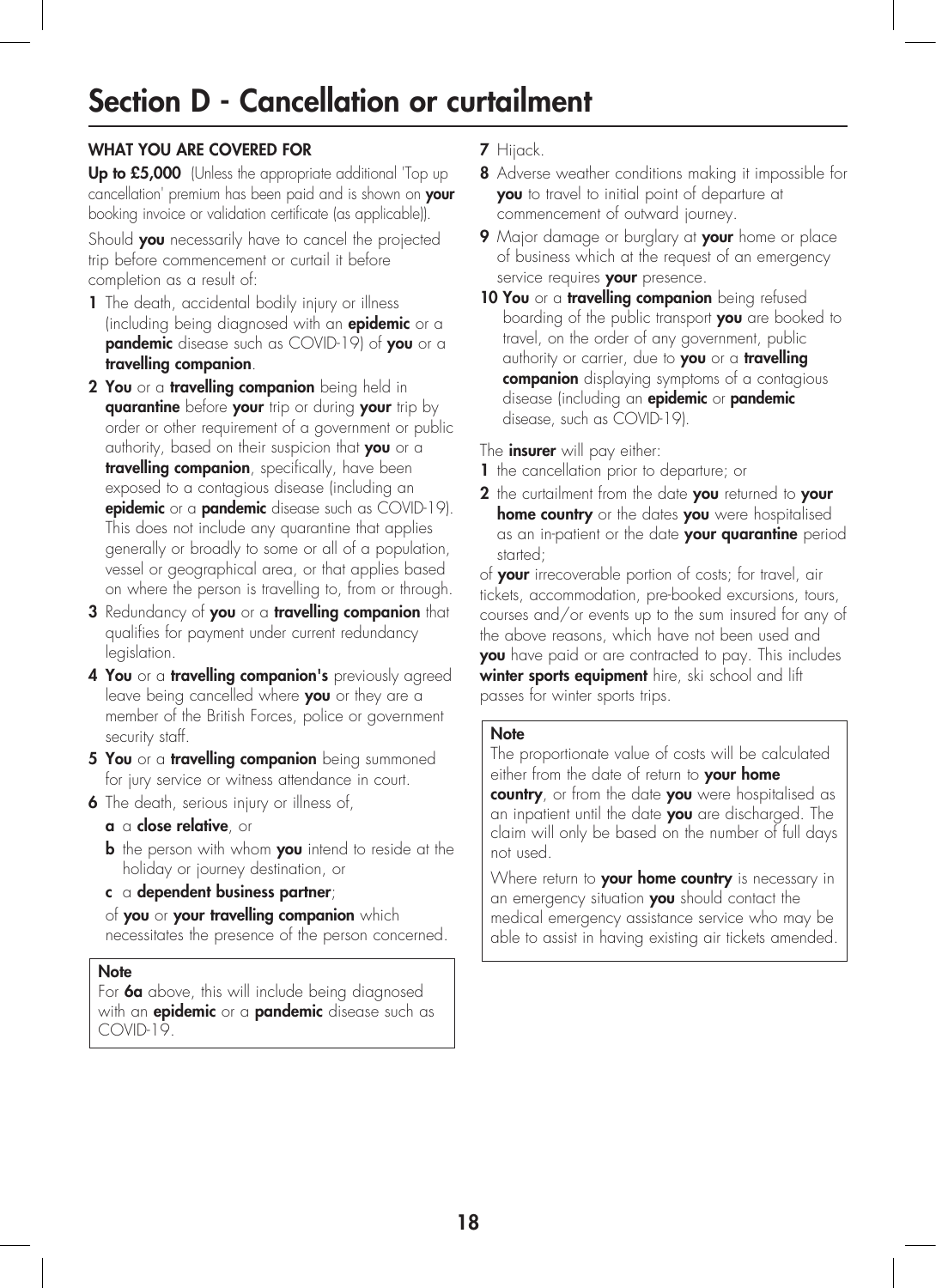#### WHAT YOU ARE NOT COVERED FOR

#### Exclusions applicable to Section D

The **insurer** shall not pay for any claim directly or indirectly caused by, arising or resulting from, or in connection with:

- 1 Travel against any health requirements stipulated by the carrier, their handling agents or any other public transport provider, unless the reason is shown as being covered.
- 2 A pre-existing medical condition unless the insurer has agreed to provide cover and you have paid any additional premium required. There is no cancellation or curtailment cover for a pre-existing medical condition of persons not necessarily travelling but upon whom travel depends, such as a **close relative** unless you are able to agree to the 'Non travelling relatives' section of this policy.
- 3 The unused portions of your ticket, where repatriation has been arranged at the expense of the **insurer**.
- 4 You having to cut short your trip but not returning to your home country, in which case the insurer will only pay the equivalent costs which you would have incurred had you returned to your home country.
- Section E Travel delay

#### WHAT YOU ARE COVERED FOR

#### 1 Delayed departure or arrival

**a** If the departure of the aircraft, train or sea vessel in which **you** have arranged to travel is delayed for at least 8 hours from the departure time specified in the travel itinerary, or if the arrival of the aircraft, train or sea vessel at destination is at least 8 hours later than the time specified in the travel itinerary, due to strike or industrial action, disruption, terrorism (including cyber terrorism), adverse weather conditions, or mechanical breakdown of the aircraft, train or sea vessel.

The *insurer* will pay £25 for each complete 8 hour period of delay commencing from the original booked departure time or arrival time specified in the travel itinerary up to £100.

- 5 You being unable to continue with your travel due to **you** failing to obtain the passport or visa you require for your trip.
- 6 A disinclination to travel or any other adverse financial situation (except redundancy that qualifies for payment under current redundancy legislation).
- **7** Claims associated with the cost of accommodation paid for using Avios Awards or any other loyalty point scheme.
- 8 Any claim for return travel where the *insurer* has paid extra transport costs for you to return to your home country.

#### 9 Any costs for:

- **a** telephone calls;
- **b** booking, credit card and non-Sterling transaction fees; or
- c administration costs.
- 10 A policy excess which will apply to this section, please refer to 'General exclusions'.

**b** If the departure of the aircraft, train or sea vessel in which **you** have arranged to travel is delayed for at least 8 hours from the departure time specified in the travel itinerary due to strike or industrial action, terrorism (including cyber terrorism), adverse weather conditions or mechanical breakdown of the aircraft, train or sea vessel, and as a direct result, you elect to cancel the whole travel itinerary prior to departure.

The **insurer** will pay irrecoverable payments and charges made for the travel, accommodation, tours or excursions up to £2,000.

#### 2 Hijack of aircraft

The *insurer* will pay compensation of  $£100$  per complete day that you are in detention due to unlawful seizure or wrongful exercise of control of an aircraft or the crew thereof, in which you are travelling as a passenger, up to £3,000.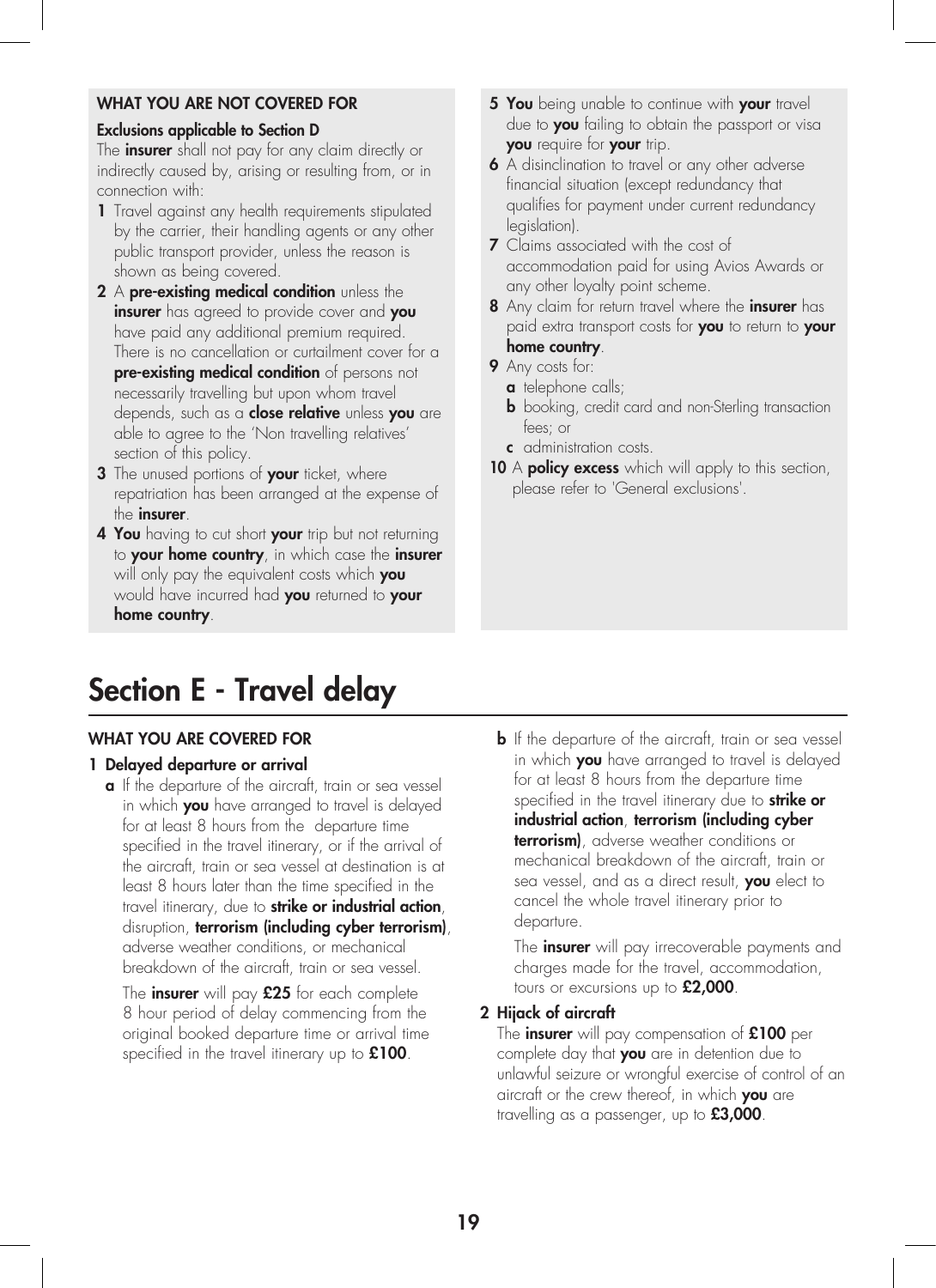#### 3 Missed departure

If you arrive at the point of international departure in your home country too late to commence the booked travel as the result of failure of scheduled public transport services in your home country due to inclement weather, strike or industrial action, terrorism (including cyber terrorism), disruption, or mechanical breakdown, or as a result of an accident to the motor vehicle in which **you** are travelling to the point of departure, the *insurer* will pay up to £300 for additional travel and accommodation only expenses necessarily incurred by you in order to reach the booked outward destination (no cover for your return journey).

#### 4 Delayed tour expenses - Up to £150

The *insurer* will pay up to £150 for the cost of necessary extra transport charges to allow you to join your pre-booked tour, if your outbound flight is delayed in departing by more than 12 hours from the time shown in your travel itinerary.

#### WHAT YOU ARE NOT COVERED FOR

#### Exclusions applicable to Section E

The **insurer** shall not pay for any claim arising directly or indirectly caused by, arising or resulting from, or in connection with:

- 1 Strike or industrial action, terrorism (including cyber terrorism), disruption, war, invasion, riot, or civil commotion in existence or publicised at the time of effecting the Insurance.
- 2 The withdrawal from service (temporary or otherwise) of an aircraft or train or sea vessel on the recommendation of a port authority or the Civil Aviation Authority or of any similar body.
- **3 You** may only claim for the same event under one sub-section under Section E and not under multiple sub-sections.

### Section F - Personal effects

#### WHAT YOU ARE COVERED FOR

The **insurer** will pay for loss, theft or damage to:

#### 1 Baggage - Up to £2,000

The amount payable will be the value at today's prices less the deduction for wear, tear and depreciation.

#### 2 Personal money - Up to £500

Cash, bank or currency notes, including reasonable expenses incurred as a result of loss, theft or damage.

#### 3 Tickets - Up to £1,000

Air or other tickets including reasonable expenses incurred as a result of loss, theft or damage.

#### 4 Passport or visas - Up to £250

In respect of the cost of an emergency replacement or temporary passport or visa obtained whilst abroad including reasonable and receipted expenses incurred to obtain the same.

#### 5 Delayed baggage - Up to £100

If **baggage** is temporarily lost for more than 8 hours by an airline, railway or shipping company on the outward journey, for the purchase of immediate necessities the *insurer* will pay you up to £100 supported by receipts, but this will be deducted from the final claim if the loss is permanent.

#### **Note**

In respect of cash cover will be effective from time of collection from bank or currency exchange agent, or for 3 days before commencement of journey, or from date of commencement of this Insurance, whichever is the later.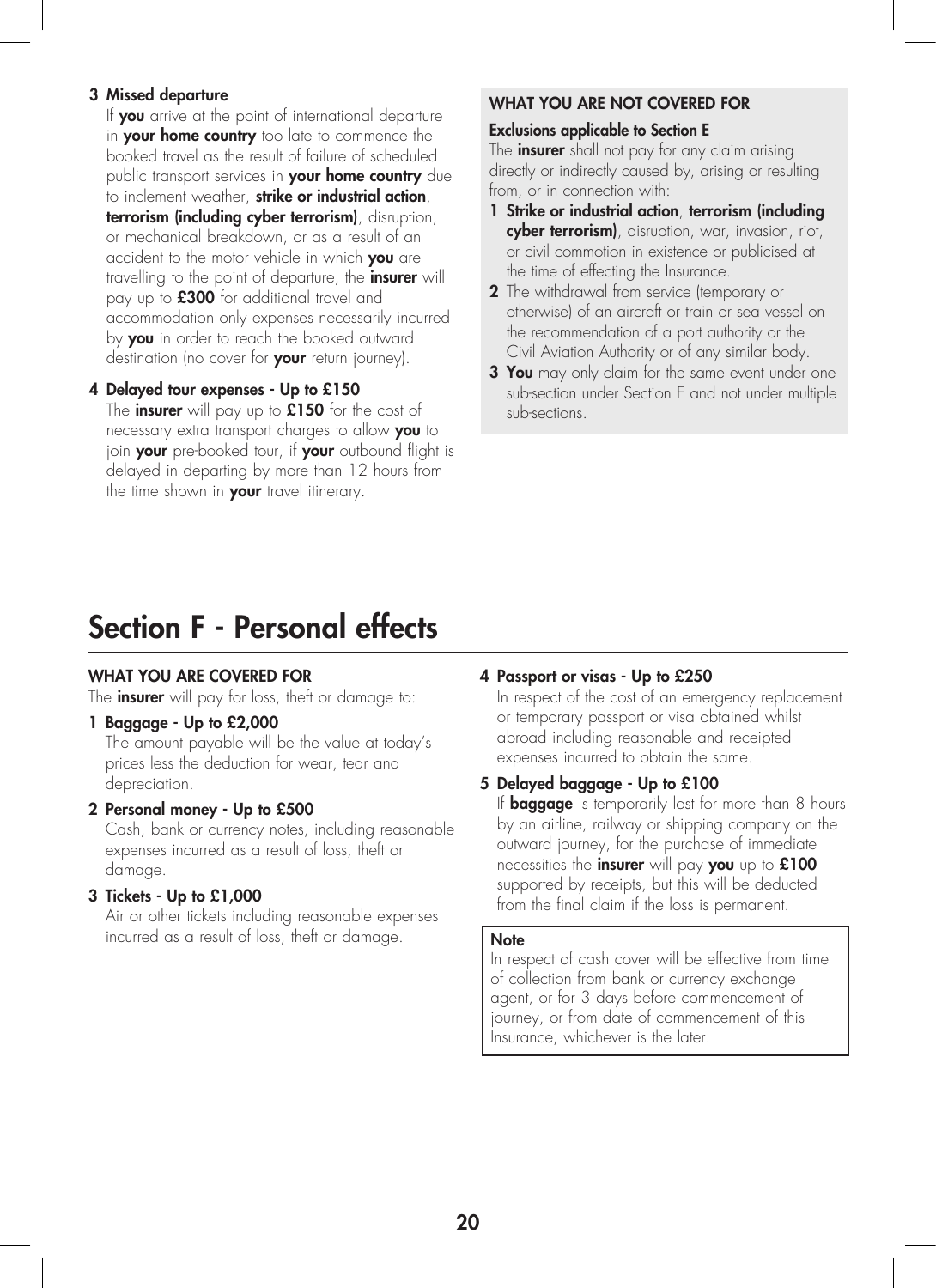#### WHAT YOU ARE NOT COVERED FOR

#### Exclusions applicable to Sections F and H

The **insurer** shall not pay for any claim directly or indirectly caused by, arising or resulting from, or in connection with:

- 1 Damage due to moth, vermin, wear and tear and gradual deterioration.
- 2 Loss, theft or damage to contact or corneal lenses, dentures or other aids or appliances cycles, wind or kite/surf boards or mobile telephones.
- 3 Loss, theft or damage to property hired to you or confiscated by police, customs or other relevant authority.
- 4 Loss, theft or damage not reported whilst travelling overseas to the police or other relevant authority and a written statement obtained in confirmation.
- **5** The breakage of fragile or brittle articles being transported by a carrier, unless the breakage is due to fire or other accident to the vessel, aircraft or vehicle in which they are being carried.
- **6** Mechanical breakdown or derangement.
- 7 Loss, theft or damage to business or professional goods, equipment or samples.
- 8 Loss, theft or damage to money, or **valuables** left **unattended** (including in a vehicle or the custody of scheduled transport service providers including airlines), unless in a locked safe, a locked hotel room, locked apartment, or locked holiday residence. Valuables and money are not insured if left in 'checked in' baggage.
- **9** Shortages due to error or omission, depreciation in value.
- 10 A policy excess which will apply to this section, please refer to 'General exclusions'.

#### Provided that

You must comply with the following conditions to have the full protection of your policy. If you do not comply the **insurer** may at their option cancel the policy or refuse to deal with the claim or reduce the amount of any claim payment.

- 1 You shall at all times act as if un-insured and shall exercise reasonable care for the safety and supervision of your property and in the event of loss, theft or damage hereunder you shall take all reasonable steps to recover any lost property.
- 2 The maximum the *insurer* will pay for any insured article shall be limited to **£250**, the value of a pair or set of articles shall be limited to £250, and the value of disc collections, including DVDs, electronic games and music discs shall be limited to £200. **You** shall produce receipts or other evidence of value and ownership where possible and in any event in respect of any item valued in excess of £100. Where this is not done liability shall be limited to £100.
- 3 Loss, theft or damage whilst in the custody or control of a carrier, authority, transport company, garage or hotel must be reported in writing to them and written acknowledgement obtained.
- 4 There is a maximum limit of £350 in total in respect of all valuables.
- 5 Payment for air tickets is limited to the original purchase price proportionately for each leg of the journey. Any loss, theft or damage of air tickets must be reported immediately to the issuing agent.
- 6 Claims for loss, theft or damage to spectacles or sunglasses are limited to £150 per pair. No **policy** excess shall apply.
- **7 Your** failure to comply with local authority advice when checking in **baggage** may result in a claim being reduced or declined.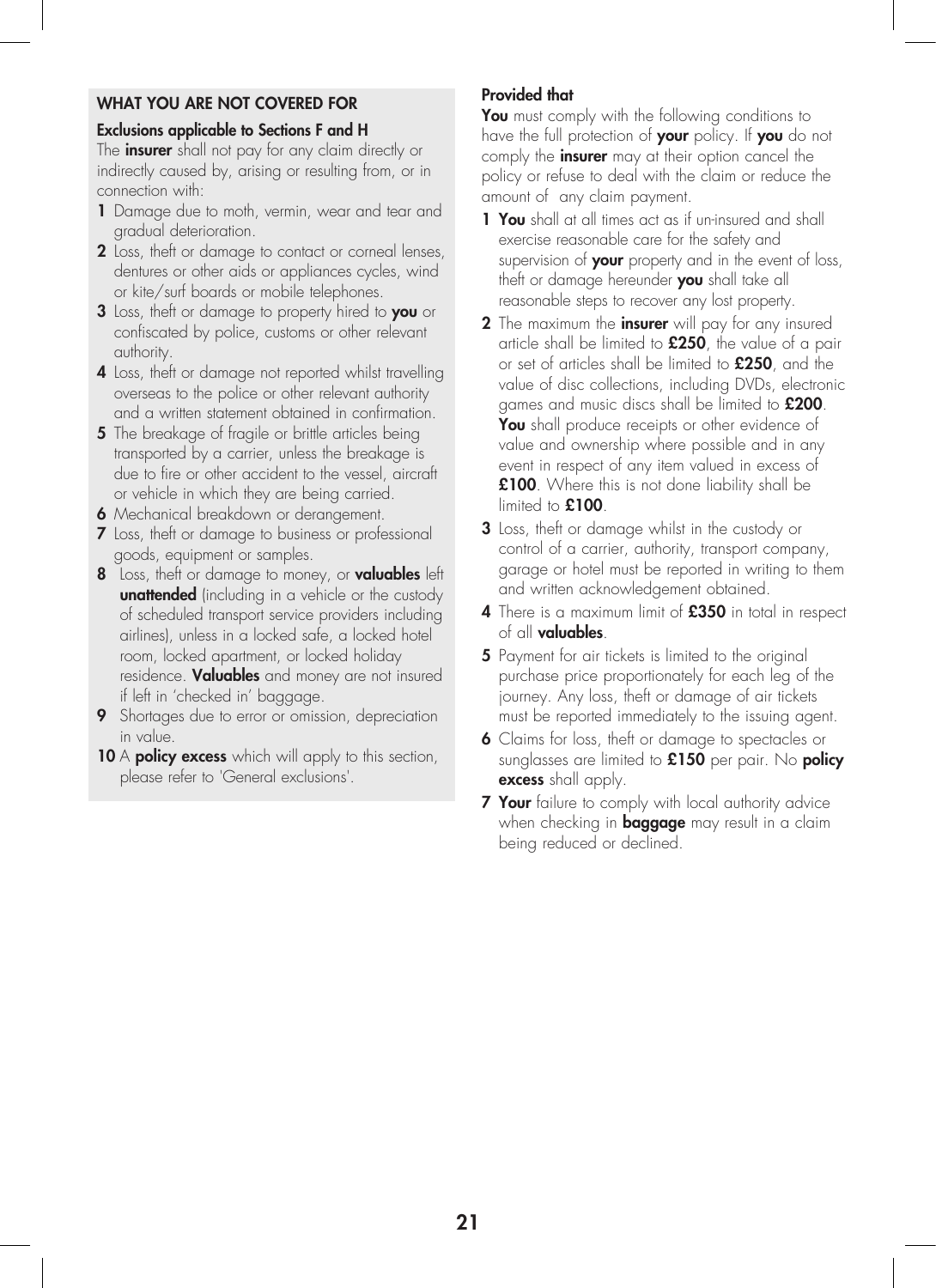# Section G - Legal expenses

You can call our 24-hour legal helpline for advice on a travel related legal problem to do with your trip.

#### Phone: UK +44 (0) 20 8603 9804

#### Section specific definitions Legal expenses:

- 1 Fees, expenses and other disbursements reasonably incurred (as determined by the **insurer's** legal counsel) by a *legal representative* in pursuing a claim or legal proceedings for damages and/or compensation against a third party who has caused your bodily injury, death or illness.
- 2 Fees, expenses and other disbursements reasonably incurred (as determined by the **insurer's** legal counsel) by a **legal representative** in appealing or resisting an appeal against the judgment of a court tribunal or arbitrator.
- **3** Costs that you are legally liable for following an award of costs by any court or tribunal or an out-ofcourt settlement made in connection with any claim or legal proceedings.

#### Legal representative

A solicitor, firm of solicitors, lawyer, or any appropriately qualified person, firm or company, appointed by the *insurer* to act on your behalf.

#### WHAT YOU ARE COVERED FOR

#### Up to £50,000

If you suffer an incident that results in bodily injury, death or illness caused by a third party during the period of insurance, the *insurer* will indemnify you for legal expenses incurred in pursuit of a claim for damages or compensation against the third party up to £50,000 for any one journey.

#### WHAT YOU ARE NOT COVERED FOR

#### Exclusions applicable to Section G

- 1 A **policy excess** will apply to this section, please refer to 'General exclusions'.
- 2 The insurer will not pay for anything mentioned in the General exclusions section.
- **3** The **insurer** will not pay any liability arising from:
	- a Any claim reported to the *insurer* more than 12 months after the beginning of the incident which led to the claim;
	- **b Legal expenses** incurred in the defence against any civil claim or legal proceedings made or brought against you;
- c Legal expenses incurred before receiving the insurer's prior written approval, unless such costs would have been incurred subsequently to the **insurer's** approval;
- d Legal expenses incurred in connection with any criminal or wilful act committed by  $you$ ;
- e Legal expenses incurred for any claim or legal proceedings brought against:
	- i A travel agent, tour operator, carrier, insurer or their agent; or
	- ii The insurer, you or any company or person involved in arranging this policy;
- f Fines, compensation or other penalties imposed by a court or other authority;
- g **Legal expenses** incurred after you have not accepted an offer from a third party to settle a claim or legal proceeding where the offer is considered by all parties to be reasonable or you not accepting an offer from the insurer to settle a claim;
- h Legal expenses which the insurer considers to be unreasonable or excessive or unreasonably incurred (as determined by the **insurer's** legal counsel);
- i Actions between individuals named on the booking invoice or validation certificate;
- **j** Legal expenses incurred in pursuing any claim for compensation against the manufacturer, distributor or supplier of any drug, medication or medicine.

#### Provided that

- 1 Written consent must be obtained from the *insurer* prior to incurring legal expenses. This consent will be given if you can satisfy the insurer that:
	- **a** there are reasonable (as determined by the insurer's legal counsel) grounds for pursuing or defending the claim or legal proceedings; and
	- **b** it is reasonable (as determined by the **insurer's** legal counsel) for **legal expenses** to be provided in a particular case.

The decision to grant consent will take into account the opinion of your legal representative as well as that of the **insurer's** own advisers. The **insurer** may request, at your own expense, an opinion of counsel as to the merits of the claim or legal proceedings. If the claim is admitted, your costs in obtaining this opinion will be covered by this policy.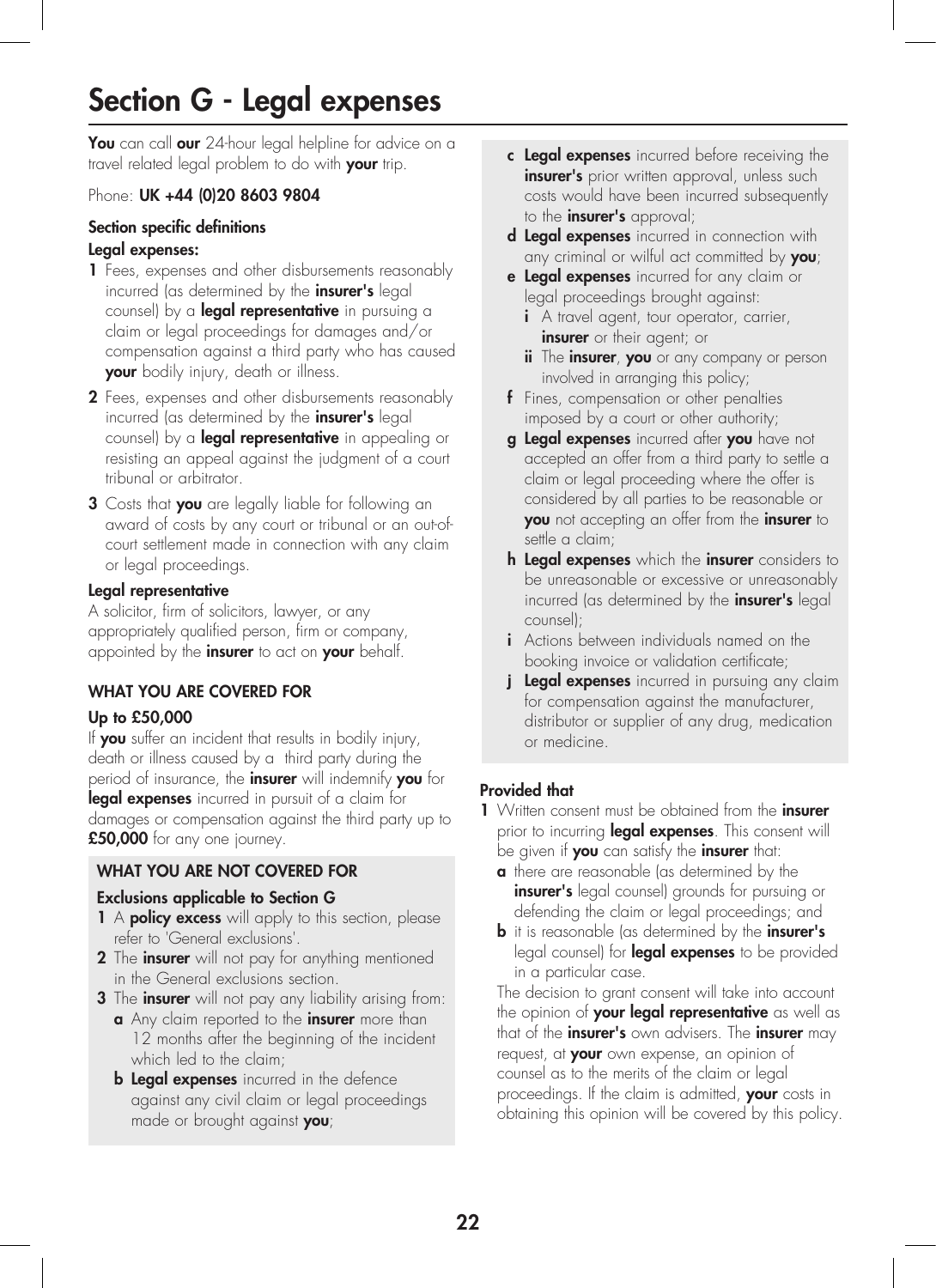- 2 All claims or legal proceedings including any appeal against judgement resulting from the same original cause, event, or circumstance, will be regarded as one claim.
- 3 If you are successful in any action, any legal expenses provided by the insurer will be reimbursed to the **insurer**.
- 4 The *insurer* may at their discretion assume control at any time of any claim or legal proceedings in **your** name for damages and or compensation from a third party.
- Section H Winter sports

#### WHAT YOU ARE COVERED FOR

#### 1 Winter sports equipment - Up to £350

The **insurer** will pay up to the sum insured in respect of:

- a Loss, theft or breakage of winter sports equipment owned by you.
- **b** Loss, theft or breakage of **winter sports** equipment hired to and in your charge.

#### **Note**

There is a limit of £250 for any single item, set or pair.

There is an overall limit of £100 in respect of hired winter sports equipment. You will produce receipts or other evidence of value and ownership where possible and in any event in respect of any item valued in excess of  $£100$ . Where this is not done, the maximum payable shall be limited to  $£100$ .

Claims will in any event be settled on the basis of 20% depreciation each year for such items.

#### 2 Winter sports equipment hire - Up to £200

The **insurer** will pay up to the sum insured in respect of the cost of necessary hire of winter sports equipment following:-

- a Loss, theft or breakage of your winter sports equipment.
- **b** The misdirection or delay in transit of your winter sports equipment, subject to you being deprived of their use for not less than 12 hours.
- 5 The insurer may at their discretion offer to settle a claim with **you** instead of initiating or continuing any claim or legal proceedings for damages and or compensation from a third party, and any such settlement will be full and final in respect to the claim.
- 6 The insurer may at their discretion offer to settle a counter-claim against you instead of continuing any claim or legal proceedings for damages and or compensation from a third party.

#### 3 Ski pack - Up to £300

The **insurer** will pay up to the sum insured in respect of the proportionate value of any ski pass, hire or tuition fee necessarily unused due to the following:

- **a Your** accident or sickness (including being diagnosed with an **epidemic** or **pandemic** disease such as COVID-19);
- **b** Loss, theft or damage of ski pass.

#### 4 Piste closure - Up to £200

The **insurer** will pay up to £20 for each 24 hour period that it is not possible to ski, up to the maximum sum insured, for additional transport costs incurred to reach an alternative resort caused by a lack of snow or avalanche at an Insured's prebooked resort following the closure of skiing facilities.

#### 5 Avalanche closure - Up to £150

The **insurer** will pay up to the sum insured in respect of additional travel and accommodation expenses necessarily incurred in the event that the outward or return journey by public transport is delayed beyond the scheduled arrival time as a direct result of avalanche. Subject to a delay of not less than 12 hours having occurred.

#### **Note**

This cover is subject to the same conditions and exclusions as Section F Personal effects, other than the exclusion of hired winter sports equipment.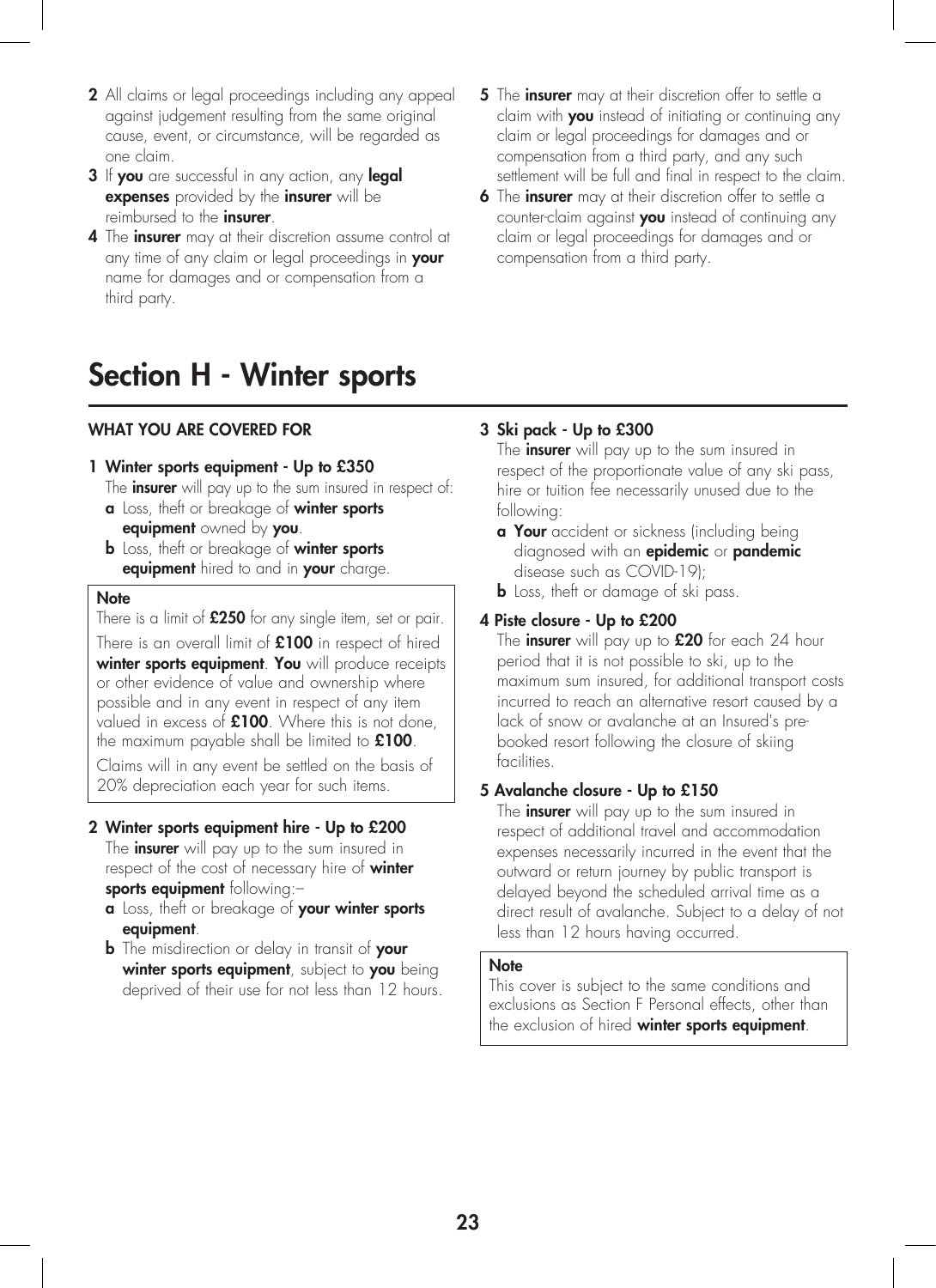#### WHAT YOU ARE NOT COVERED FOR

#### Exclusions applicable to Section H

The **insurer** shall not be liable for any claim directly or indirectly caused by, arising or resulting from, or in connection with:

- 1 Occurrences detailed above that do not occur during the period of insurance.
- 2 You participating in ski-racing, ski-jumping, ice hockey, or the use of bob sleighs or skeletons.
- 3 Winter sports equipment hire, Ski pack, Piste closure or Avalanche benefits above not supported by documentary evidence.
- 4 The loss, theft or damage of winter sports equipment over five years old.
- 5 Loss, theft or damage to winter sports equipment carried on a vehicle roof rack.
- **6** Loss of or damage to winter sports equipment whilst in use.
- 7 Piste closure outside the months that constitute the local regular ski season.
- 8 A **policy excess** which will apply to this section, please refer to 'General exclusions'.

# Geographical areas

#### United Kingdom only

Whilst insurance is available for holidays in the United Kingdom (England, Scotland, Wales and Northern Ireland), Sections A - Emergency medical expenses shall not apply.

#### Area 1 - Europe

Europe means the continent of Europe west of the Ural Mountains, and includes the Isle of Man, the Channel Islands, Iceland, Jordan, Madeira, Republic of Ireland, the Canary Islands, Azores and Mediterranean Islands, as well as the countries bordering the Mediterranean.

# Worldwide annual multi-trip

When the Annual multi-trip premium has been paid and this is shown on the booking invoice or validation certificate (as applicable) the **insurer** will cover all trips made by you during the period of insurance:

- **a** To destinations outside of your home country and:
- **b** Within your home country if such a trip includes at least two nights pre-booked accommodation.

#### Subject to the following:

- 1 The maximum duration of any one trip shall not exceed 40 days. Any trip which in known to be longer than the maximum duration of any one trip as stated is not insured for any part of such trip.
- 2 Each trip shall be deemed to be a separate insurance subject to the term, conditions, limitations and exclusions contained herein.
- 3 Children are not insured, unless named on the booking invoice or validation certificate (as applicable) and they live permanently with a parent

Area 2 - Worldwide Anywhere in the world.

> who is the main *insured person*. Children are deemed to be 18 years or less at the date of payment of the insurance premium.

- 4 Cover under Section H Winter sports is automatically provided for up to 14 days in total during the period of this insurance.
- 5 Annual multi-trip travel Insurance is not available for any person aged 66 years or more at the date of payment of insurance premium.

#### Insured person, spouse or partner premiums

Annual multi-trip premium rates are available either for two adults on their own, or with their children. Reference is made to an *insured person* or their spouse or partner. Two adults, either of differing sex or the same sex, who are married or who have been permanently residing together for at least six months, qualify under **our** travel insurance policies for those rates.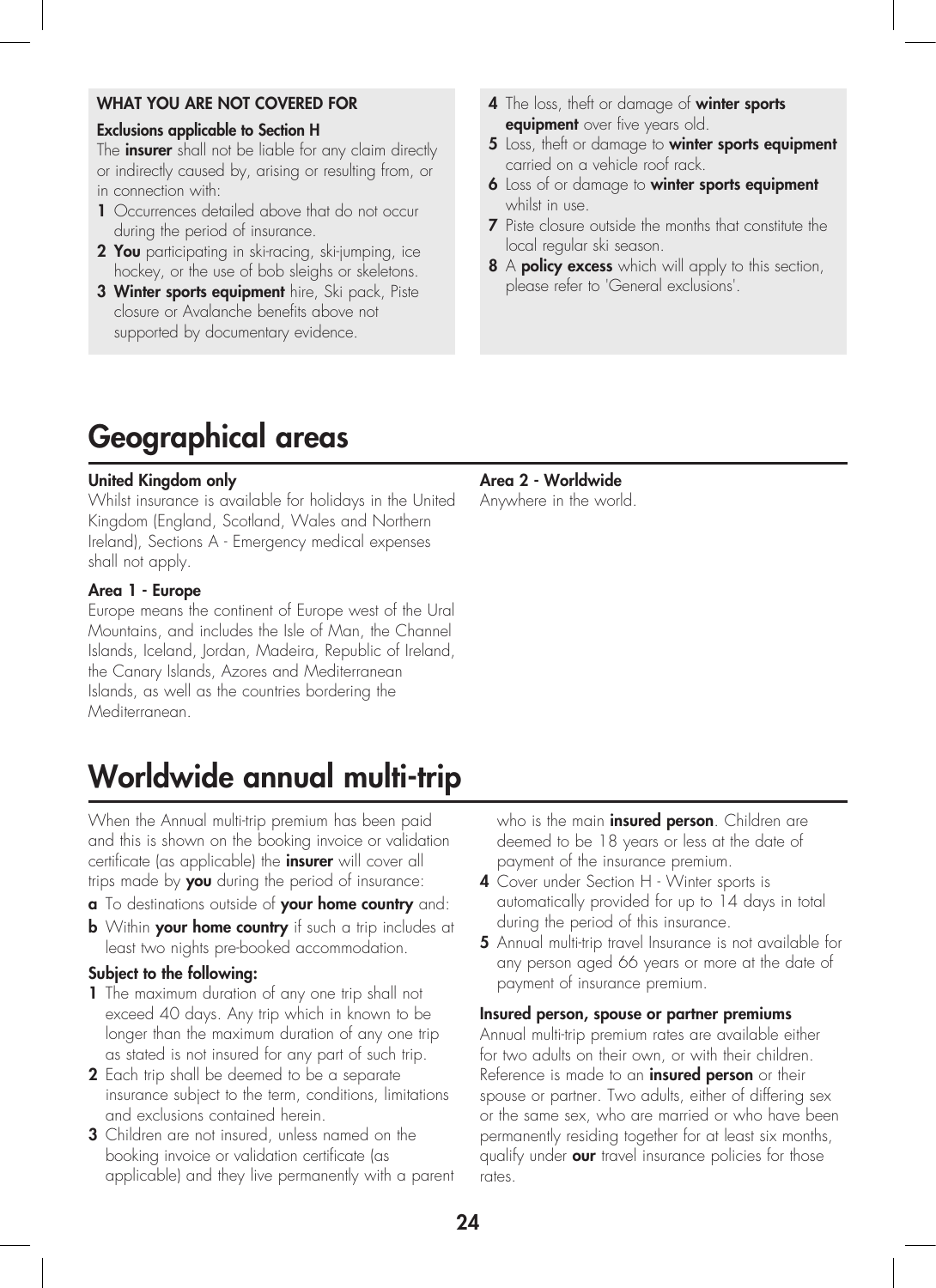## Sporting and adventurous activities

Subject to the exclusions of this policy, the following recreational, non-professional (amateur) and non-competitive activities may be covered. Section B Personal liability excludes claims relating to the ownership possession or use of vehicles, aircraft, hovercraft, watercraft, firearms and buildings.

#### When booked through Exodus

The policy provides cover for any activity outlined in Exodus trip notes, brochures, website or other Exodus promotional literature (as applicable), and provided the activity is booked through, or organised by, Exodus. An additional premium is payable for all 'Tough' and 'Tough+' Exodus itineraries (grades 7, 8 and 9), which can be found on the Exodus website, www.exodus.co.uk

#### When booked independently of Exodus

The policy provides cover for the following activities including when booked independently of Exodus.

#### **Note**

To see if cover can be provided for any other activity not listed, when booked independently of Exodus, please refer to Campbell Irvine for a quotation, as an additional premium may be payable. Tel: UK +44 (0)20 7938 1734.

| Abseiling/Rap jumping (supervised)                | Jet skiing                                                |
|---------------------------------------------------|-----------------------------------------------------------|
| Aerobics                                          | Mountain biking                                           |
| Archery                                           | Mountain boarding                                         |
| Athletics                                         | Netball                                                   |
| Backpacking                                       | Non-manual work                                           |
| Baseball/Rounders/Softball                        | Orienteering                                              |
| Battle re-enactment (no live ammunition)          | Outward bound pursuits                                    |
| Banana boating                                    | Overland travel                                           |
| Basketball                                        | Paintballing                                              |
| Boogie boarding                                   | Parascending/Parasailing                                  |
| Bouldering                                        | Racquet sports                                            |
| Bowls                                             | Roller blading/Ice skating                                |
| Breathing observation/Bubble diving               | Rowing                                                    |
| Bridge walking                                    | Running/Jogging                                           |
| Bungee jumping (maximum 2 jumps)                  | Safari/Gorilla trekking                                   |
| Canoeing/Kayaking (fresh water/sea)               | Safari travel (in a vehicle, horseback or on foot)        |
| Canyoning/Kloofing                                | Sailing                                                   |
| Cricket                                           | Scuba diving (up to 30 metres in depth) excl solo diving) |
| Curling                                           | Shark cage diving                                         |
| Cycling (cycles not covered)                      | Shooting                                                  |
| Drag Hunting                                      | Snorkelling                                               |
| Dune/Wadi bashing                                 | Surfing (surf board excluded from policy)                 |
| Falconry                                          | Swimming (excluding long distance in open water)          |
| Fell/gorge walking/running (on recognised routes) | Table tennis                                              |
| Fencing                                           | Tall ship crewing                                         |
| Field hockey                                      | Trampolining                                              |
| Fishing (Course/Fly/Deep-sea)                     | *Trekking/Rambling/Hiking (organised and guided, using    |
| Football (Soccer)                                 | recognised routes under 4,000 metres only)                |
| Go karting                                        | Triathlon                                                 |
| Golf                                              | Tug of war                                                |
| Gorge swinging                                    | Tubing                                                    |
| Guided glacier walking                            | Volley Ball                                               |
| Gymnastics                                        | <b>Volunteering</b> (as defined)                          |
| Helicopter rides (as passenger only)              | Wake boarding/Water skiing                                |
| Horse riding or riding other animals              | Wall climbing (man made climbing walls)                   |
| Hot air ballooning (as passenger only)            | Water polo                                                |
| Hurling                                           | White/Black water rafting or Canoeing                     |
| Hydro speeding                                    | Windsurfing (boards not covered)                          |
| Jet boating                                       | Zip lining                                                |
|                                                   | Zorbing                                                   |

\*Trekking between 4,000 and 6,000 metres may be covered when booked independently of Exodus subject to the appropriate Tough/Tough+ premium having been paid and shown on your booking invoice or validation certificate (as applicable). The trekking itinerary must be booked through a UK registered Tour Operator using recognised routes.